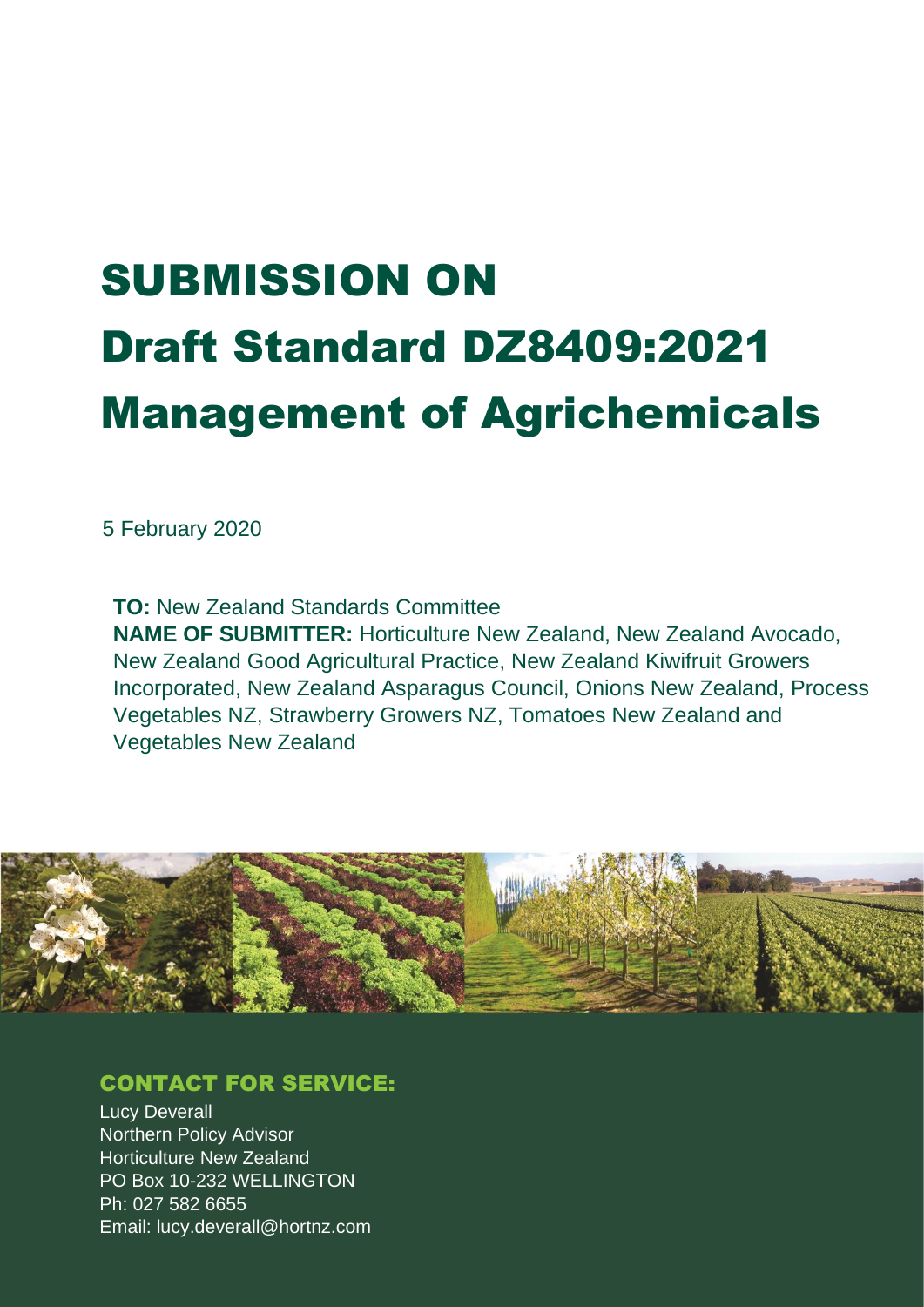#### **Introduction**

This submission is made by Horticulture NZ (HortNZ) and on behalf of New Zealand Avocado, New Zealand Good Agricultural Practice (NZGAP), New Zealand Kiwifruit Growers Incorporated, New Zealand Asparagus Council, Onions New Zealand, Process Vegetables NZ, Strawberry Growers NZ, Tomatoes New Zealand and Vegetables New Zealand. Where a submission point refers only to HortNZ, this is the position of the listed groups.

HortNZ and the product groups thank Standards NZ for the opportunity to comment on the draft of DZ8409:2021 (8409).

Growers that HortNZ represent are a key user constituency of agrichemicals and therefore use 8409 on a regular basis. We seek to ensure that it is practical and reflects best practice for agrichemical use.

There are a number of overall key concerns that have emerged while assessing the document. Comments on specific provisions may refer back to these overall comments.

#### **Comments**

#### **Use of terminology – agrichemicals, plant protection products**

The format of 8409 is substantially different to previous versions in that it makes a clear distinction between plant protection products as a subset of agrichemicals and uses the specific plant protection product term in place of agrichemicals. While the rationale for this is understood there should be a clear description at the start of the document of the various terms and how they are used. In Section 5.1 there is a description of the various agrichemical groups and what they comprise. It would assist the use of the Standard if this description was included at the start of the document so the approach is clear.

The change to use 'plant protection products' presents challenges to regional plans that are based on NZS8409:2004 which refer to 'agrichemicals'. Plans which rely on 8409 will therefore not be consistent with the 2021 version given this change. This is a matter of concern as it will require a different approach to regional plans and use of the Standard.

There is also inconsistency with how the exclusions from the definition of agrichemical are referred to. Section 1.1.3 states that the standard does not apply to fumigants and Vertebrate toxic agents (VTA's) yet does not exclude them in the definition of agrichemicals which apply for the purposes of the standard. This is inconsistent.

#### **Interface with the Resource Management Act (RMA)**

DZ8409:2021 has clearly been designed to give effect to the requirements of the Health and Safety at Work Act (HSWA) and Hazardous Substances and New Organisms Act (HSNO) requirements for agrichemicals. It is important that the Standard is also consistent with the RMA as 8409 is used as a tool for councils implementing requirements in regional and district plans. There are a number of areas where the RMA context could be enhanced and these are identified in the submission points below.

Of particular concern is the use of the word 'avoid' which has a specific meaning in RMA case law that means something should not be allowed. Therefore, if a council adopts 8409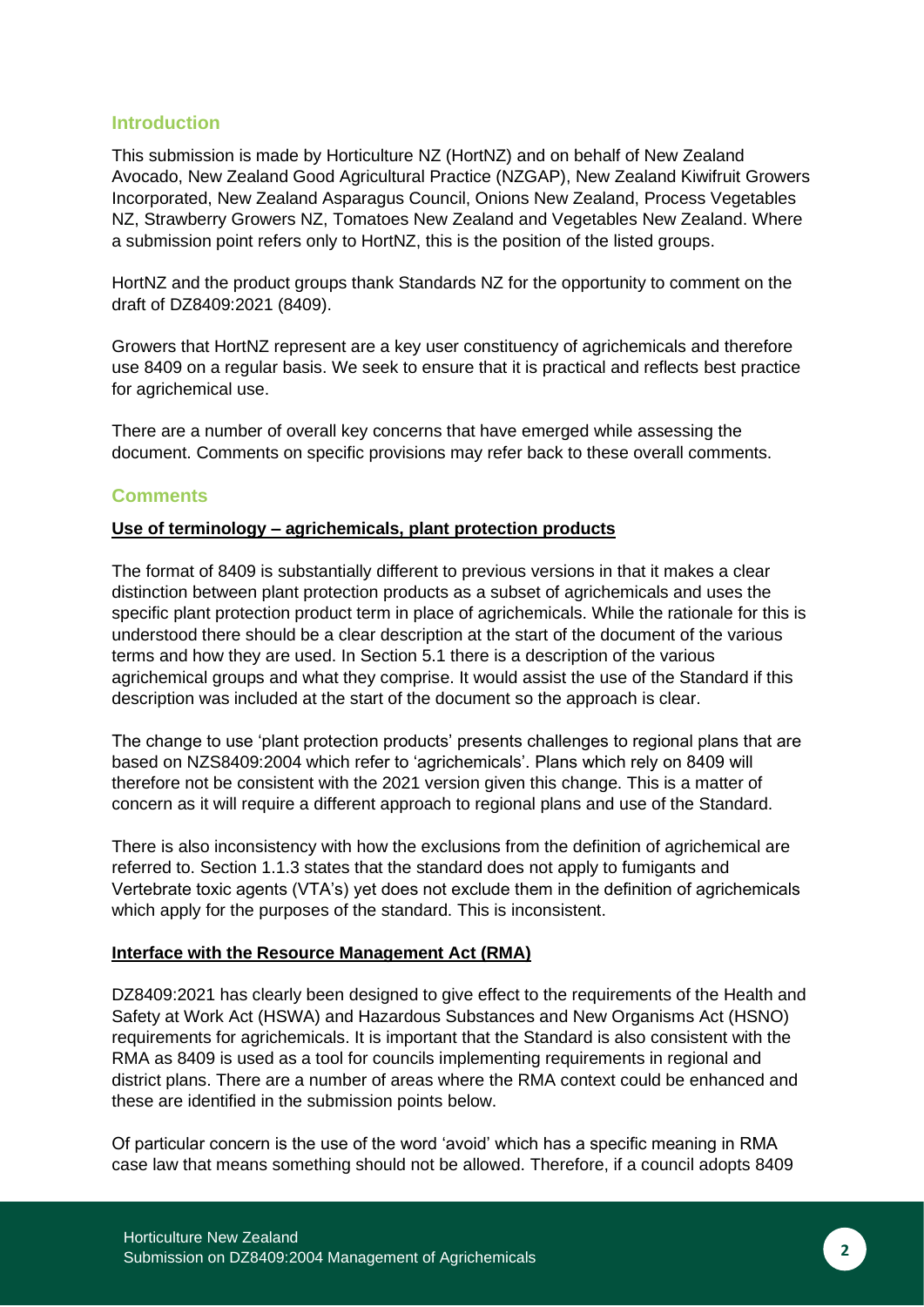for a regional or district plan there could be conflict over the use of the word avoid which is defined in 8409 as meaning 'take all practicable steps to prevent occurrence.'

To avoid the potential for such conflict the submission points identify key uses of the word 'avoid' that are relevant to regional and district plans and seek alternative wording that would ensure that there is not inconsistency with the RMA context.

#### **Allocation of responsibilities**

One area of concern is that there needs to be clear allocation of responsibilities between user, applicator, Person In Charge (PIC) and contractors. In some cases, the Standard has allocated a task to an inappropriate person or has used the generic term 'user' when a more specific responsibility is appropriate. For instance, it should be clear that it is the applicator that undertakes an on-site risk assessment, but not the spray plan.

Changes are sought in the submission below to better describe responsibilities.

#### **Consistency between chapters and appendices/ format of document**

In a number of instances, there appears to be inconsistency between the requirements in the sections and the appendices. A number are identified in the submission but a cross reference check should occur to ensure that there are not inconsistencies.

#### **Biopesticides**

There is some uncertainty as to how the standards apply to biopesticides and whether they should apply. Part of the uncertainty comes from difficulty in defining biopesticides. HortNZ understands that this is a global issue. A number of countries have applied different definitions and there are a range of issues arising from these definitions including misuse of biopesticides and market irregularities. A significant body of research and engagement is required in order to determine an appropriate definition in New Zealand. HortNZ encourages Central Government agencies and the Standards New Zealand Committee to begin the conversation as soon as possible.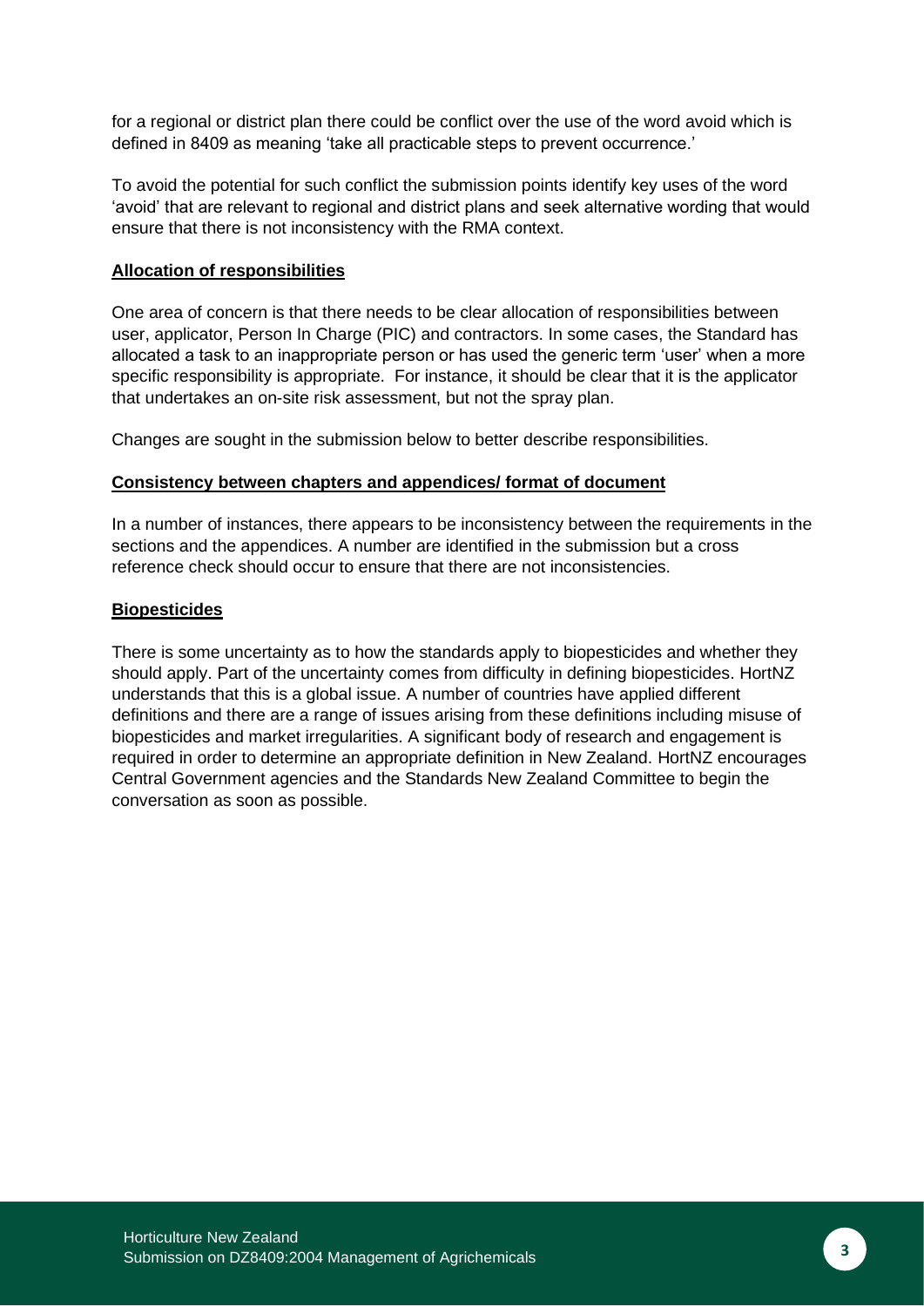## **SUBMISSION**

#### **1. Introduction**

| <b>Provision</b>         | <b>Comment</b>                                                                                                                                                                                                                                                                                                                                                       | <b>Change sought</b>                                                                                                                                                                                    |
|--------------------------|----------------------------------------------------------------------------------------------------------------------------------------------------------------------------------------------------------------------------------------------------------------------------------------------------------------------------------------------------------------------|---------------------------------------------------------------------------------------------------------------------------------------------------------------------------------------------------------|
| 1.1.2 Inclusions         | As per the comment above, there needs<br>to be clarity about the use of<br>terminology to ensure there is                                                                                                                                                                                                                                                            | Include descriptions of the various agrichemical groups from<br>Section 5.1 in Section 1.1.2.                                                                                                           |
|                          | consistency.                                                                                                                                                                                                                                                                                                                                                         | Include a statement that where the term 'agrichemicals' is used it<br>applies to all groups of agrichemicals. Where provisions relate to                                                                |
|                          | The various groups of agrichemicals<br>should be described at the beginning of<br>the Standard, rather than in Section 5.1.                                                                                                                                                                                                                                          | a specific group the group name is used.                                                                                                                                                                |
| 1.1.3 Exclusions         | The exclusions should also be included<br>in the definition of agrichemical.                                                                                                                                                                                                                                                                                         | Amend the definition of agrichemical to include all exclusions,<br>including VTA's and fumigants.                                                                                                       |
| 1.1.4 Target<br>audience | The standard is intended to apply to any<br>person using agrichemicals in the<br>workplace. It is not clear that this would<br>include volunteers as well as<br>employees. For instance, the Standard<br>should apply to volunteers in the DOC<br>estate as it is a workplace or volunteers<br>such as River Care groups who<br>undertake spraying in public places. | Clarify that the Standard applies to both employees and<br>volunteers in the workplace and ensure that the Standard applies<br>voluntary groups working in public places, such as river care<br>groups. |

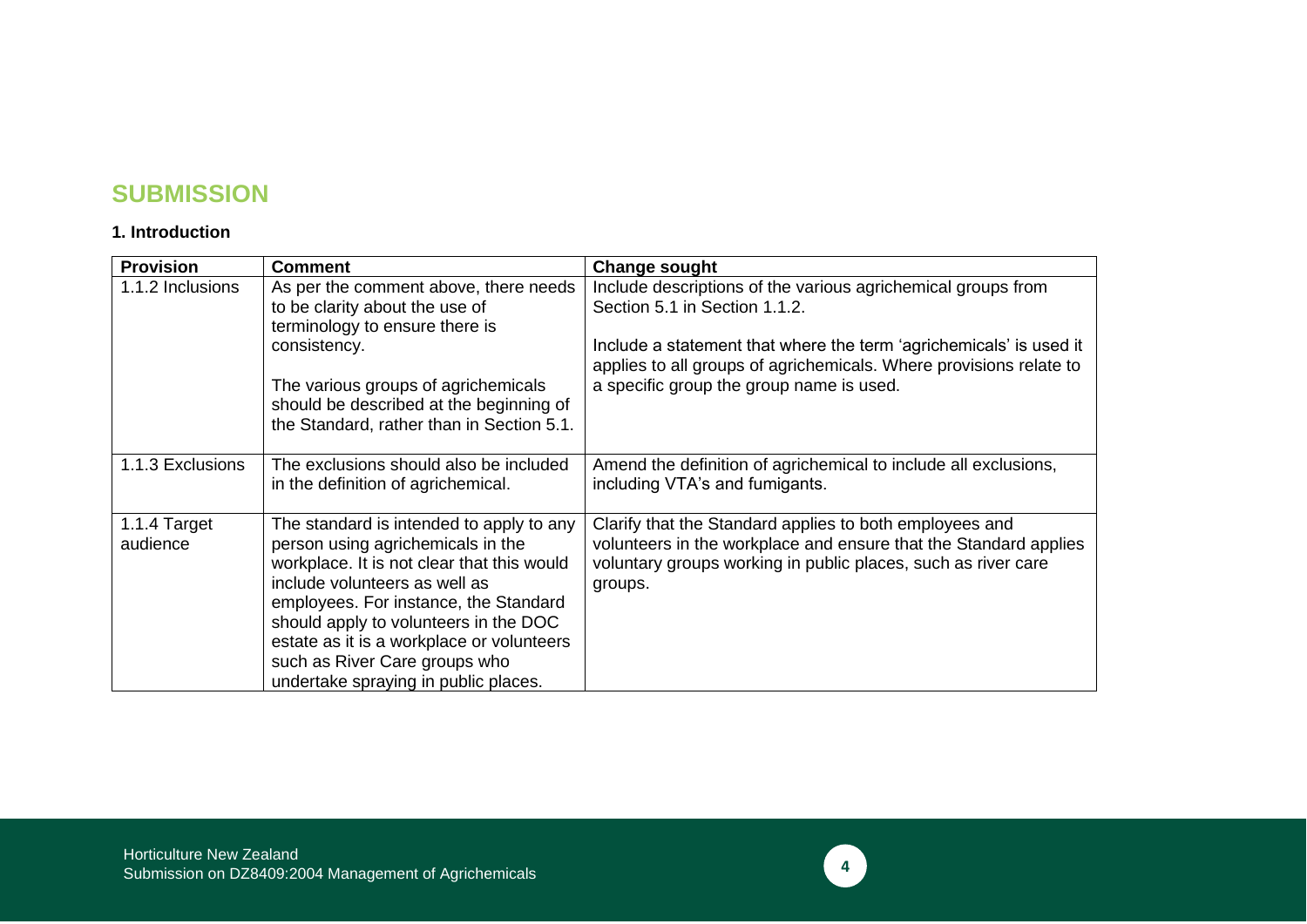#### **1.3 Definitions**

| <b>Term</b>      | <b>Comment</b>                                                                                                                                                                                                                                                                                                                                       | <b>Change sought</b>                                                                                                                                                                                                                                                                                                                                  |
|------------------|------------------------------------------------------------------------------------------------------------------------------------------------------------------------------------------------------------------------------------------------------------------------------------------------------------------------------------------------------|-------------------------------------------------------------------------------------------------------------------------------------------------------------------------------------------------------------------------------------------------------------------------------------------------------------------------------------------------------|
| Accreditation    | There is often confusion between<br>accreditation and certification. For clarity<br>it should state that certification is for an<br>individual.                                                                                                                                                                                                      | Add to the definition: Accreditation and certification are<br>different in that certification is of an individual, not an<br>organisation.                                                                                                                                                                                                            |
| Adverse effect   | Adverse effect or adverse event has<br>been changed from 'undesirable or<br>unwanted outcomes' to 'unfavourable or<br>unintended outcomes'. It is not clear<br>why the wording has been changed.<br>Adverse effect is a term used in an RMA<br>context and needs to be consistent.<br>Inappropriate or unwanted would be<br>more clearly determined. | Replace 'unfavourable or unintended outcomes' with<br>'inappropriate or unwanted outcomes'                                                                                                                                                                                                                                                            |
| Agrichemical     | The definition lists some groups of<br>agrichemicals that apply for the<br>purposes of the standard but not all. It<br>should be complete.                                                                                                                                                                                                           | Amend 2 <sup>nd</sup> sentence of definition as follows: For the<br>purposes of this standard agrichemicals includes plant<br>protection products, dairy detergents and sanitisers,<br>veterinary medicines and animal health products but<br>excludes fertilisers, animal feed, oral nutritional products,<br>vertebrate toxic agents and fumigants. |
| Agricultural use | Agricultural use is used but it applies to<br>more than just pastoral agriculture so<br>needs to be clear that it is broader,<br>hence the reference to primary<br>production. Agricultural use is more that<br>cultivating soil - the definition should<br>also refer to plants.                                                                    | Amend the 1 <sup>st</sup> sentence of the definition: Used in the<br>management of soil, plants or animals.                                                                                                                                                                                                                                           |

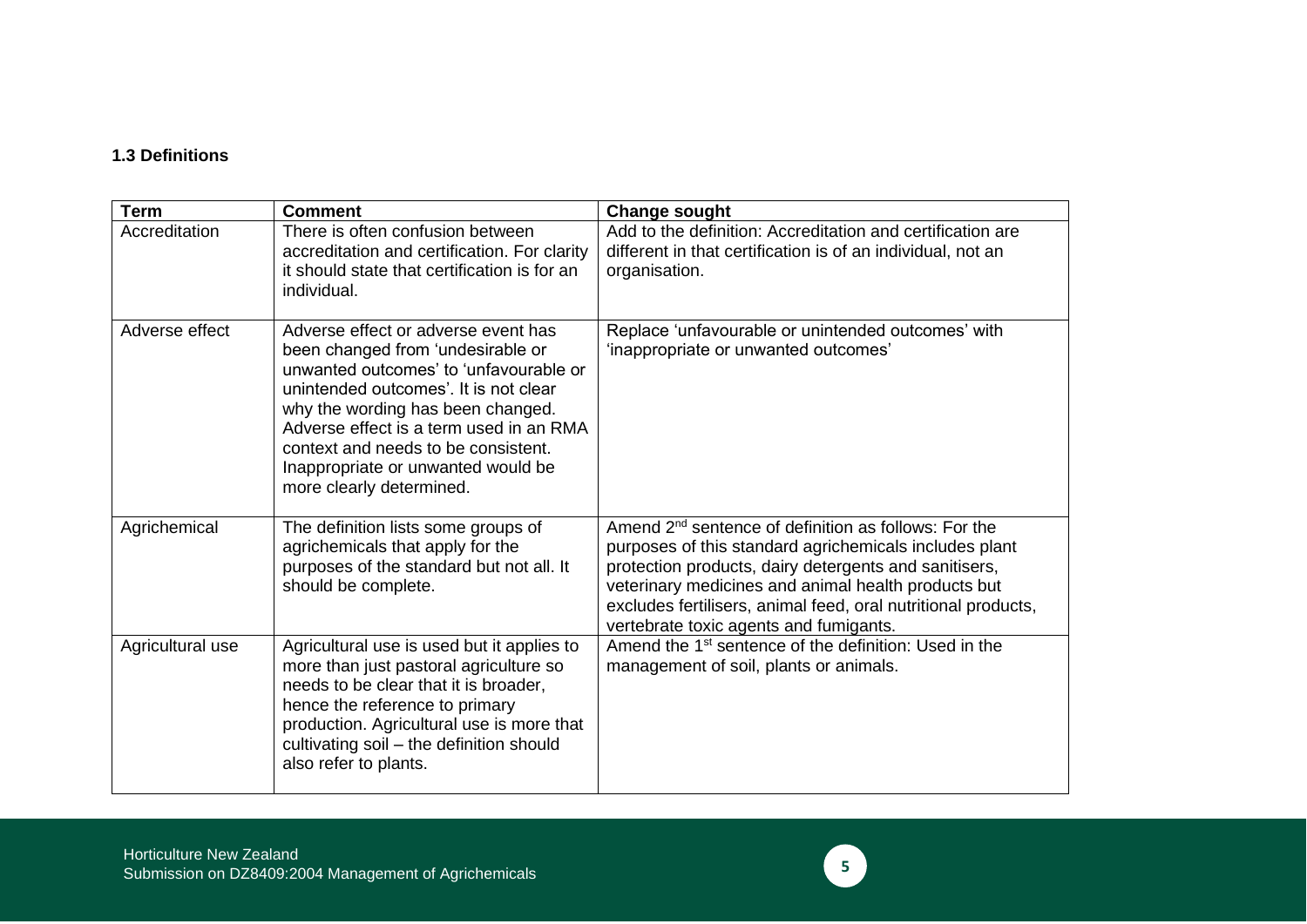| <b>Term</b>      | <b>Comment</b>                                                                                                                                                                                                                                                                                                                                                                                                           | <b>Change sought</b>                                                                                                                                                       |
|------------------|--------------------------------------------------------------------------------------------------------------------------------------------------------------------------------------------------------------------------------------------------------------------------------------------------------------------------------------------------------------------------------------------------------------------------|----------------------------------------------------------------------------------------------------------------------------------------------------------------------------|
| Amenity areas    | The definition of amenity area is<br>potentially problematic. If should be<br>clear that amenity areas are where the<br>public have access, rather than<br>ownership status.                                                                                                                                                                                                                                             | Amend the definition: Areas used for recreational purposes<br>such as parks, playgrounds and reserves where there is<br>public access.<br>Delete 2 <sup>nd</sup> sentence. |
| Application rate | Application rate should also refer to<br>volume.                                                                                                                                                                                                                                                                                                                                                                         | Amend the definition by adding 'or volume' after 'm <sup>2</sup> or ha'                                                                                                    |
| Applicator       | HortNZ supports the use of person with<br>'specific responsibility for the application<br>of agrichemicals' but consider that the<br>definition could be clarified by stating<br>that an applicator could be either a<br>contractor or individual.                                                                                                                                                                       | Add to the definition. An applicator may be a contractor or<br>an individual.                                                                                              |
| Approved handler | The term approved handler is deleted as<br>it is no longer used in regulation.<br>However, it is sometimes used in a<br>generic way. A definition acknowledging<br>the status and referring to certified<br>handler may assist in providing clarity.                                                                                                                                                                     | Include a definition for Approved Handler: Approved<br>Handler is a not a term used in regulations. Refer to<br><b>Certified Handler.</b>                                  |
| Avoid            | The definition of avoid is a new<br>definition but it is inconsistent with RMA<br>case law and could raise issues about<br>adoption of the Standard by Regional<br>Councils.<br>An analysis shows that the word 'avoid'<br>or avoidance is used 73 times<br>throughout the Standard. The draft<br>definition would mean that in all<br>instances 'all practicable steps should<br>be taken'. The RMA has a much stricter | Amend uses of the word 'avoid' as sought elsewhere in this<br>submission.                                                                                                  |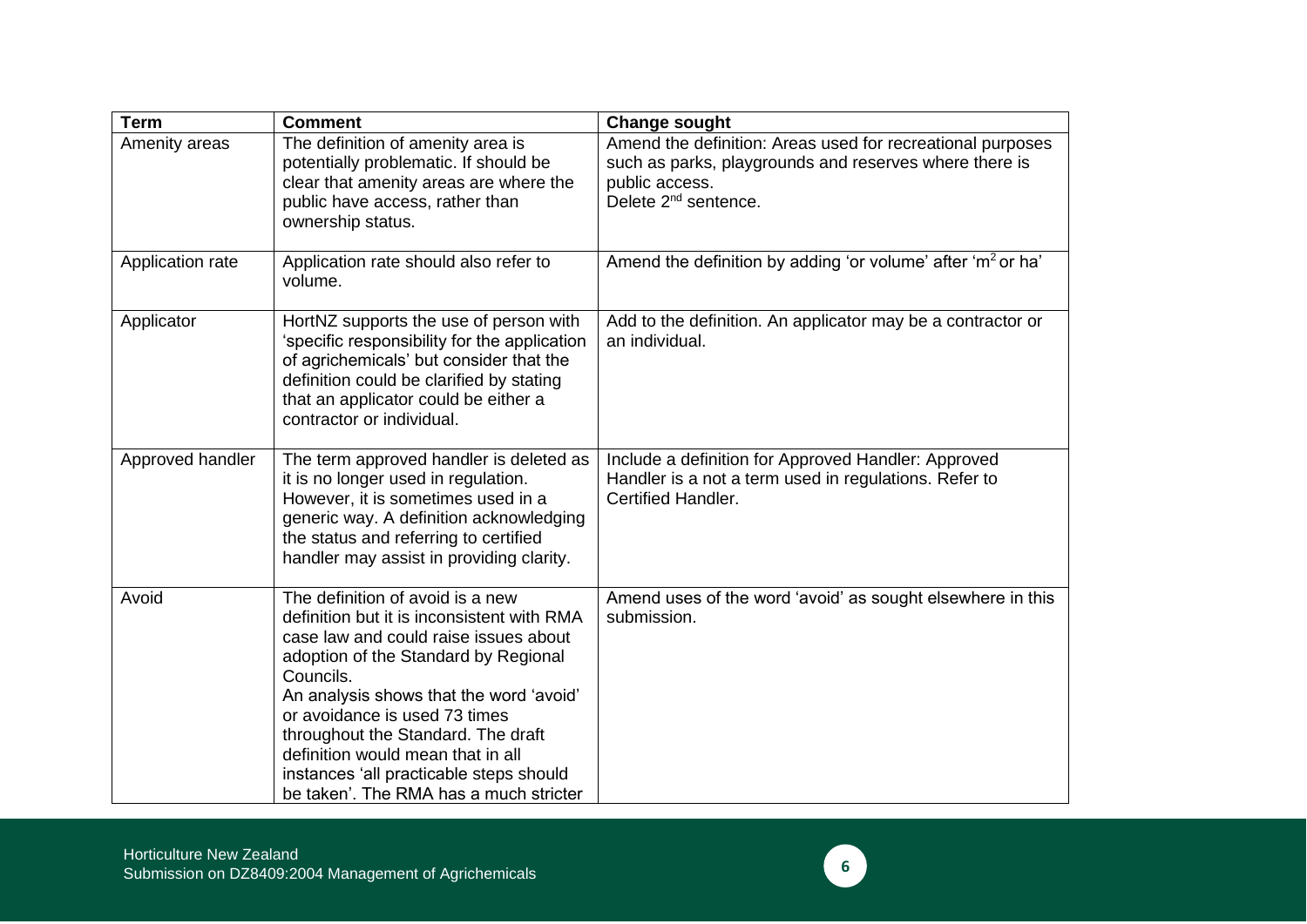| <b>Term</b>                | <b>Comment</b>                                                                                                                                                                                                                                                                                     | <b>Change sought</b>                                                                                                                                                                                                     |
|----------------------------|----------------------------------------------------------------------------------------------------------------------------------------------------------------------------------------------------------------------------------------------------------------------------------------------------|--------------------------------------------------------------------------------------------------------------------------------------------------------------------------------------------------------------------------|
|                            | interpretation where to avoid means that<br>something does not occur at all. This is<br>relevant where a regional plan may<br>adopt the Standard. Therefore, some<br>uses of the word 'avoid' are sought to be<br>changed to another term to overcome<br>differences in interpretation.            |                                                                                                                                                                                                                          |
| <b>Buffer zone</b>         | It is considered that the definition of<br>buffer zone could be more clearly<br>described. It should be clear that drift<br>may fall within a buffer zone but not<br>beyond.                                                                                                                       | Amend the definition: A horizontal distance between the<br>edge of the area where agrichemicals are being applied in<br>which drift may fall and an identified sensitive area<br>downwind of the application area.       |
| Certification              | It is confusing that the definition uses<br>the term 'accredited' as it suggests that<br>accreditation and certification are the<br>same thing. It is suggested that the<br>definition be reworded similar to the<br>definition for accreditation which starts<br>with the person being certified. | Amend the definition: Formal recognition that an individual<br>meets the requirements of a specified standard of<br>competency when assessed and verified by an authorised<br>person or agency who issues a certificate. |
| <b>Certified Handler</b>   | To avoid confusion with Approved<br>Handler the definition should state that<br>Certified Handler replaces Approved<br>Handler.                                                                                                                                                                    | Amend the definition to add:<br>Certifier Handler replaces Approved Handler.                                                                                                                                             |
| Commercial use             | The definition of 'commercial use' has<br>been deleted but as the term is used in<br>the Standard it is important that there is<br>clarity about the use of the term.                                                                                                                              | Reinsert the definition for commercial use as in<br>NZS8409:2004                                                                                                                                                         |
| Contractor/contract<br>use | It is considered that the use of the words<br>'causes to be applied' is misleading as                                                                                                                                                                                                              | Amend the definition: Any person or organisation (including<br>management companies) that administers, applies or                                                                                                        |

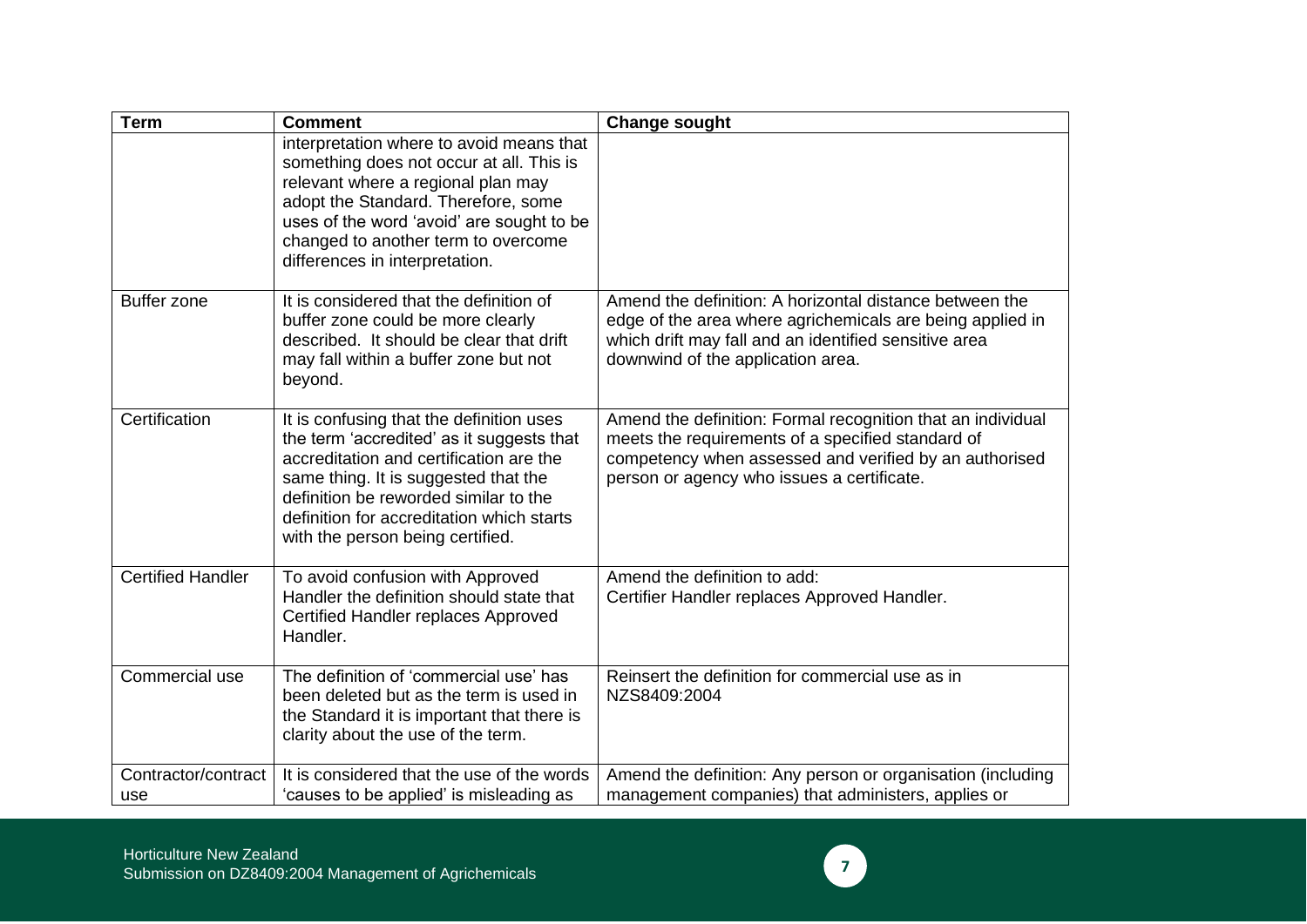| <b>Term</b>        | <b>Comment</b>                                                                                                                                                                                                                                                                                                                                                                              | <b>Change sought</b>                                                                                                                                                                                                                                                                                                                                                                                                                                                                                                                     |
|--------------------|---------------------------------------------------------------------------------------------------------------------------------------------------------------------------------------------------------------------------------------------------------------------------------------------------------------------------------------------------------------------------------------------|------------------------------------------------------------------------------------------------------------------------------------------------------------------------------------------------------------------------------------------------------------------------------------------------------------------------------------------------------------------------------------------------------------------------------------------------------------------------------------------------------------------------------------------|
|                    | to the role of a contractor. It would be<br>more appropriate that a contractor<br>administers, applies or 'directs to be<br>applied'. There should be clarity as to<br>roles and responsibilities in that a<br>contractor may also be an applicator in<br>terms of how the terminology is used in<br>the Standard.                                                                          | directs to be applied any agrichemical for hire or reward<br>upon agreement with the owner, occupier, or manager of<br>any land or animals. A contractor may also be an<br>'applicator' as defined in this Standard. It does not include<br>an employee, an owner, an occupier or a manager.                                                                                                                                                                                                                                             |
| Drift/drift hazard | There is concern that the definition of<br>drift and drift hazard implies that<br>movement away from the target area<br>will cause adverse effects. There are<br>some situations where drift is used as<br>part of the application technique. The<br>focus in the definitions should be on 'off<br>target' drift which is the matter the<br>Standard seeks to manage - not drift<br>per se. | Amend the definition of drift and drift hazard to 'off target<br>drift' and 'off target drift hazard'.                                                                                                                                                                                                                                                                                                                                                                                                                                   |
| Fertiliser         | Definition is still limited to essential<br>nutrients which is inconsistent with the<br>ACVM definition which is referred to in<br>the National Planning Standards. As<br>such the definition is inaccurate as it<br>does not include soil conditioners, such<br>as lime which are included in the ACVM<br>definition.                                                                      | Amend the definition to be consistent with ACVM definition<br>of fertiliser:<br>Fertiliser<br>a) means a substance or biological compound or mix of<br>substances or biological compounds that is described<br>as, or held out to be for, or suitable for, sustaining or<br>increasing the growth, productivity, or quality of plants<br>or, indirectly, animals through the application to plants<br>or soil of-<br>(i) nitrogen, phosphorus, potassium, sulphur,<br>magnesium, calcium, chlorine, and sodium as major<br>nutrients; or |

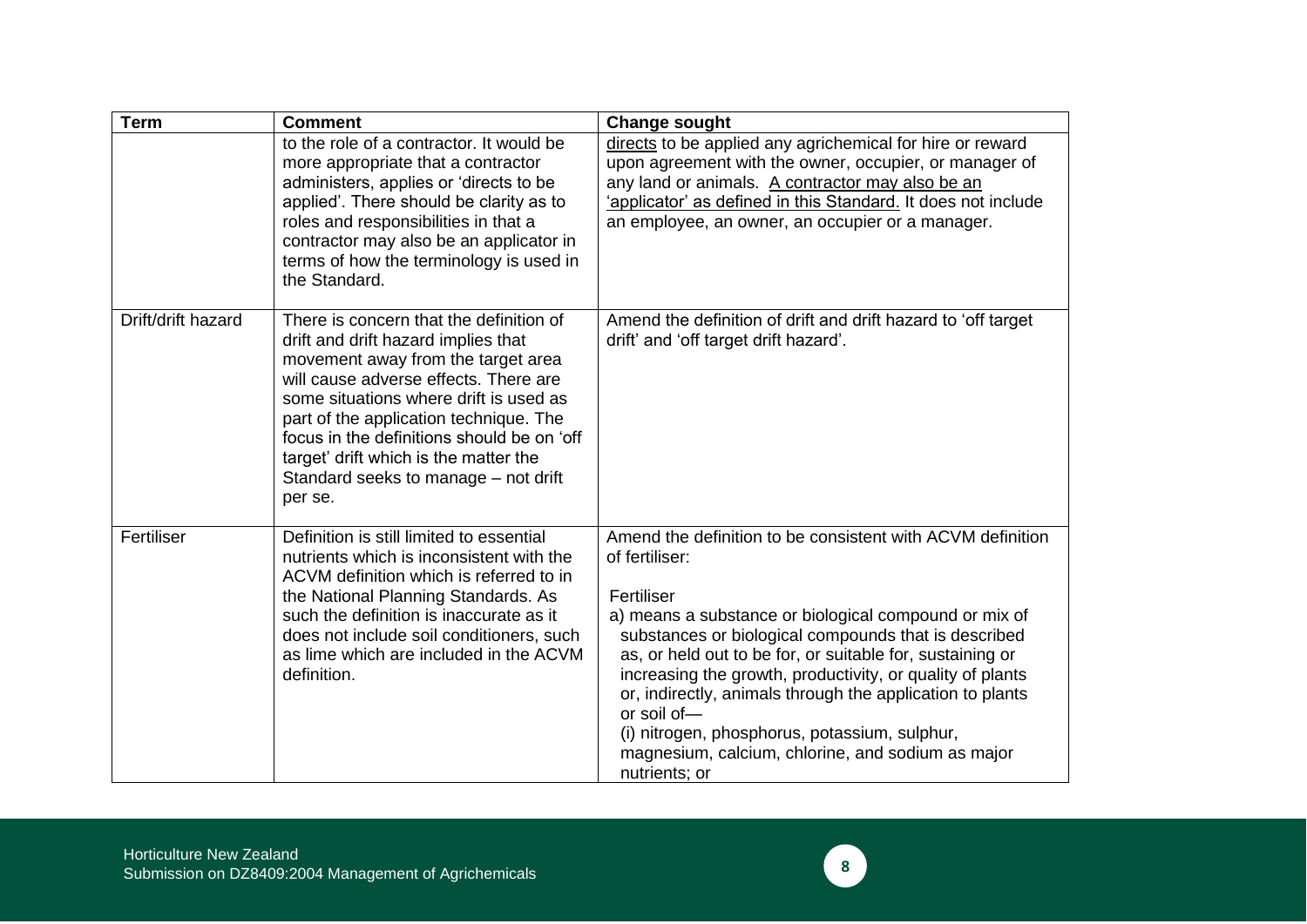| <b>Term</b>                       | <b>Comment</b>                                                                                                                                                                                                                                                                                                                                                                                                                                                                                                                              | <b>Change sought</b>                                                                                                                                                                                                                                                                                                                                                 |
|-----------------------------------|---------------------------------------------------------------------------------------------------------------------------------------------------------------------------------------------------------------------------------------------------------------------------------------------------------------------------------------------------------------------------------------------------------------------------------------------------------------------------------------------------------------------------------------------|----------------------------------------------------------------------------------------------------------------------------------------------------------------------------------------------------------------------------------------------------------------------------------------------------------------------------------------------------------------------|
|                                   |                                                                                                                                                                                                                                                                                                                                                                                                                                                                                                                                             | (ii) manganese, iron, zinc, copper, boron, cobalt,<br>molybdenum, iodine, and selenium as minor nutrients;<br>or<br>(iii) fertiliser additives; and<br>(b) includes non-nutrient attributes of the materials used<br>in fertiliser; but<br>(c) does not include substances that are plant growth<br>regulators that modify the physiological functions of<br>plants. |
|                                   |                                                                                                                                                                                                                                                                                                                                                                                                                                                                                                                                             | This definition is from the ACVM Regulations.                                                                                                                                                                                                                                                                                                                        |
| Fumigant                          | The definition of fumigant has been<br>amended to refer to high human toxicity.<br>It is considered that the definition should<br>be generic to all fumigants. The<br>definition in the Standard should refer to<br>the specific nature and function that<br>determines if a substance is a fumigant.                                                                                                                                                                                                                                       | Fumigant means a substance which when applied produces<br>fumes used to disinfect or purify an area for the purpose of<br>destruction of rodents, pests, other plant or animal<br>organisms, or fungi                                                                                                                                                                |
| Good agricultural<br>practice GAP | This definition is too confusing and not<br>appropriate. Management of residue is<br>only one part of good agricultural<br>practices relating to agrichemicals. The<br>term is only used in two specific<br>sections (D2.1 and D2.2). These<br>sections then also provide detail on<br>GAP as it relates to residue<br>management. Given the specific nature<br>of the term in how it is applied in this<br>Standard, it is considered more<br>appropriate that this definition be<br>deleted and explanation be provided<br>D2.1 and D2.2. | Delete definition and amend D2.1 and D2.2 as suggested<br>further in this submission.                                                                                                                                                                                                                                                                                |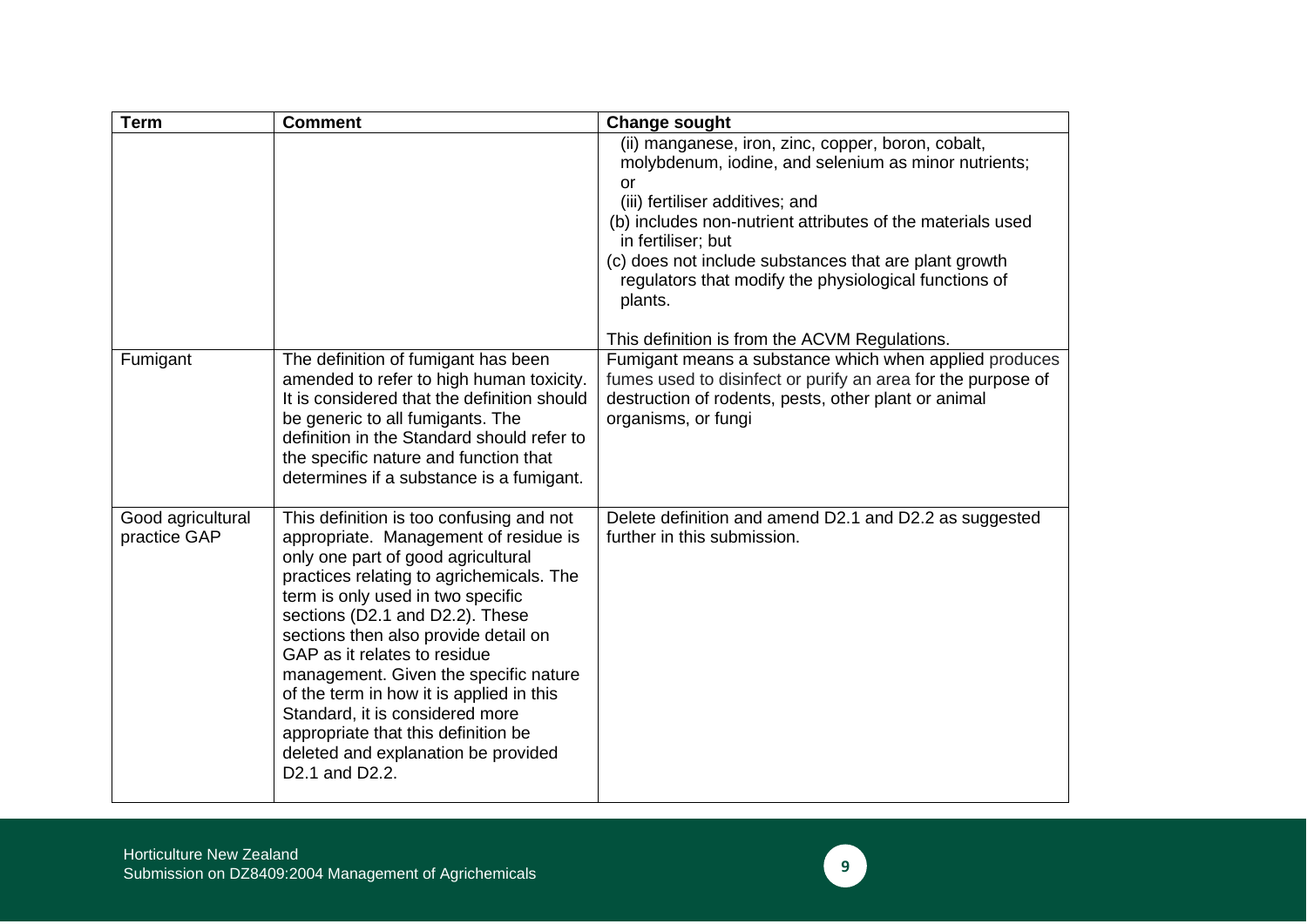| <b>Term</b>                   | <b>Comment</b>                                                                                                                                                                                                                                                                                                                                                                                                                                                                                                   | <b>Change sought</b>                                                                                                                                 |
|-------------------------------|------------------------------------------------------------------------------------------------------------------------------------------------------------------------------------------------------------------------------------------------------------------------------------------------------------------------------------------------------------------------------------------------------------------------------------------------------------------------------------------------------------------|------------------------------------------------------------------------------------------------------------------------------------------------------|
| HSNO approval<br>number       | The definition refers to HSR numbers<br>and then uses HSC - it appears it<br>should be HSR.                                                                                                                                                                                                                                                                                                                                                                                                                      | Amend HSC to HSR                                                                                                                                     |
| On-site risk<br>assessment    | A new definition is provided for on-site<br>risk assessment which is to be<br>undertaken at the application site<br>immediately prior to spraying. It should<br>also be clear that the applicator should<br>undertake the on-site risk assessment.                                                                                                                                                                                                                                                               | Amend the definition: A risk assessment undertaken by the<br>applicator at the application site immediately prior to<br>spraying. Refer to 5.2.4.3.  |
| Plant protection<br>product   | As stated in general comments above<br>there are concerns about the use of<br>plant protection products rather than the<br>more general term agrichemicals.<br>Changes are sought to how the different<br>types of agrichemicals are described<br>elsewhere in the Standard which should<br>assist with users understanding the<br>difference and change in approach.                                                                                                                                            | Make changes elsewhere in DZ8409:2021 to better<br>describe the relationship between the different types of<br>agrichemicals.                        |
| Pre-harvest<br>interval (PHI) | HortNZ understands that both PHI and<br>withholding period (WHP) are used<br>commonly. However, we note that there<br>is inconsistency in the referencing of the<br>terms throughout the standard. PHI is<br>only used twice (excluding definition and<br>acronyms) and, in those instances,<br>WHP is referenced as well to<br>demonstrate/remind readers that the<br>two terms are the same. However, WHP<br>is used an additional 18 times<br>(excluding definition and acronyms)<br>without referencing PHI. | Either delete the definition and references to PHI in the<br>Standard.<br>Or amend the Standard to ensure both terms are<br>referenced consistently. |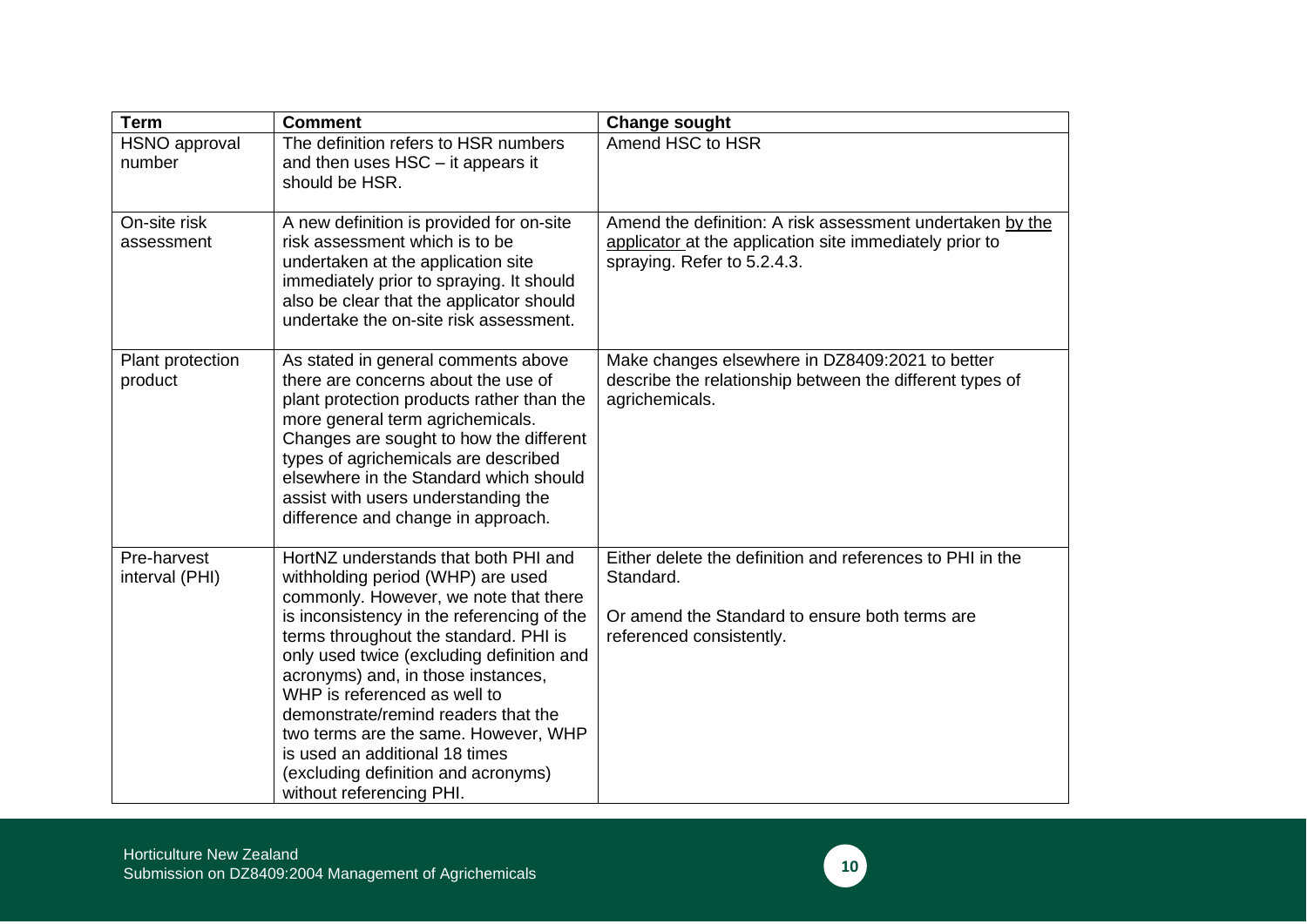| <b>Term</b>              | <b>Comment</b>                                                                                                                                                                                                                     | <b>Change sought</b>                                                                                                                                                                         |
|--------------------------|------------------------------------------------------------------------------------------------------------------------------------------------------------------------------------------------------------------------------------|----------------------------------------------------------------------------------------------------------------------------------------------------------------------------------------------|
|                          | HortNZ is concerned that having two<br>similar definitions could lead to<br>confusion. We recommend either<br>deleting PHI or amending the Standard<br>to ensure both terms are referenced<br>together consistently.               |                                                                                                                                                                                              |
| Protected place          | The definition of protected place is not<br>dissimilar to the definition of sensitive<br>areas and care needs to be had as to<br>which is the appropriate term to use so<br>there is no confusion.                                 | Ensure that usage of 'protected place' is clearly linked to<br>requirements in the Hazardous Substances Regulations<br>and not confused with 'sensitive areas'.                              |
| Regulators               | The definition for regulators should<br>include Regional Councils and TA's as<br>they are also regulators under the RMA.                                                                                                           | Include Regional councils and territorial authorities as<br>regulators.                                                                                                                      |
| Regulatory<br>conditions | The definition of regulatory conditions<br>refers to 2.2.6 which lists types of<br>controls. It does not include RMA<br>regulatory controls through regional and<br>district plans which also control the use<br>of agrichemicals. | Include regional and district plans in 2.2.6                                                                                                                                                 |
| Sensitive area           | The definition has been amended from<br>NZS8409:2004. It links the sensitive<br>area to the potential for an adverse<br>effects.                                                                                                   | Retain definition for sensitive area                                                                                                                                                         |
| Spot spraying            | A new definition for spot spraying is<br>included and refers to 'small areas'. It is<br>ambiguous how small areas may be<br>applied. Spot spraying should be                                                                       | Amend definition of spot spraying:<br>Application by handheld application device to a specific or<br>discrete application site for managing individual or small<br>group of weeds or plants. |

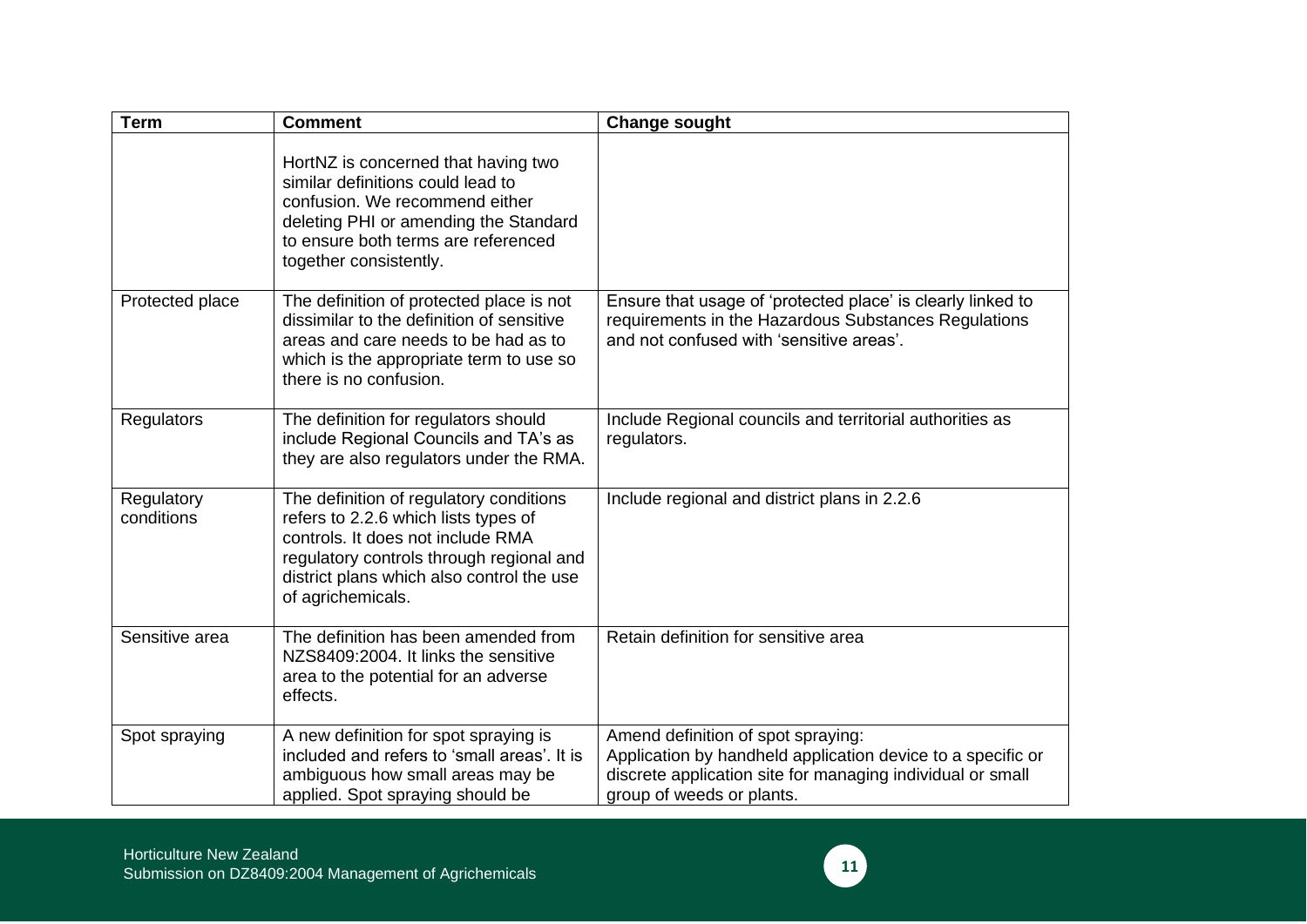| <b>Term</b>                          | <b>Comment</b>                                                                                                                                                                                                                                                                                                                                                                                              | <b>Change sought</b>                                                                                                                                                                                                                                                                                                                                                        |
|--------------------------------------|-------------------------------------------------------------------------------------------------------------------------------------------------------------------------------------------------------------------------------------------------------------------------------------------------------------------------------------------------------------------------------------------------------------|-----------------------------------------------------------------------------------------------------------------------------------------------------------------------------------------------------------------------------------------------------------------------------------------------------------------------------------------------------------------------------|
|                                      | undertaken by a handheld application<br>device and applied to a specific or<br>discrete application site.                                                                                                                                                                                                                                                                                                   |                                                                                                                                                                                                                                                                                                                                                                             |
| Spray plan                           | The definition of spray plan is different<br>to that in NZS8409 and does not<br>adequately include all components of a<br>spray plan as it is more than a<br>document that identifies who may be<br>affected by an application and strategies<br>to minimise risk. A spray plan also<br>includes identifying areas, substances to<br>be used and timing of applications $-$ as<br>described in Appendix C3. | Amend the definition of spray plan:<br>A document developed by the landowner, occupier or<br>manager that describes the areas to be sprayed,<br>information regarding the application, identifies sensitive<br>areas and strategies to minimise risks associated with any<br>off-target spray drift. Refer to Appendix C2.                                                  |
| Sprayer/<br>application<br>equipment | The definition for sprayer/application<br>equipment provides a list of the range of<br>application equipment. It is noted that<br>there is no distinction between<br>motorised or non-motorised and also<br>does not include syringes which are also<br>an application device.                                                                                                                              | Amend definition to be clear that equipment could be<br>motorised or non-motorised and include syringes in the list<br>of equipment.                                                                                                                                                                                                                                        |
| <b>Territorial authority</b>         | A unitary council is legally known as a<br>unitary authority.                                                                                                                                                                                                                                                                                                                                               | Replace unitary council with unitary authority.                                                                                                                                                                                                                                                                                                                             |
| User                                 | The term user is used extensively<br>throughout the Standard and is<br>important for allocating roles and<br>responsibilities. There are a number of<br>terms that refers to users - applicator,<br>contractor, PIC and the definition for<br>user should include a cross reference to<br>those terms so it is clear that the 'user'                                                                        | Amend the definition of user so that it includes terms in the<br>Standard that describe users and also the types of use: Any<br>person who purchases, transports, stores, applies or<br>disposes of agrichemicals.<br>User includes applicator, contractor, Person in charge.<br>Ensure that the term 'user' is used appropriately rather than<br>terms for specific users. |

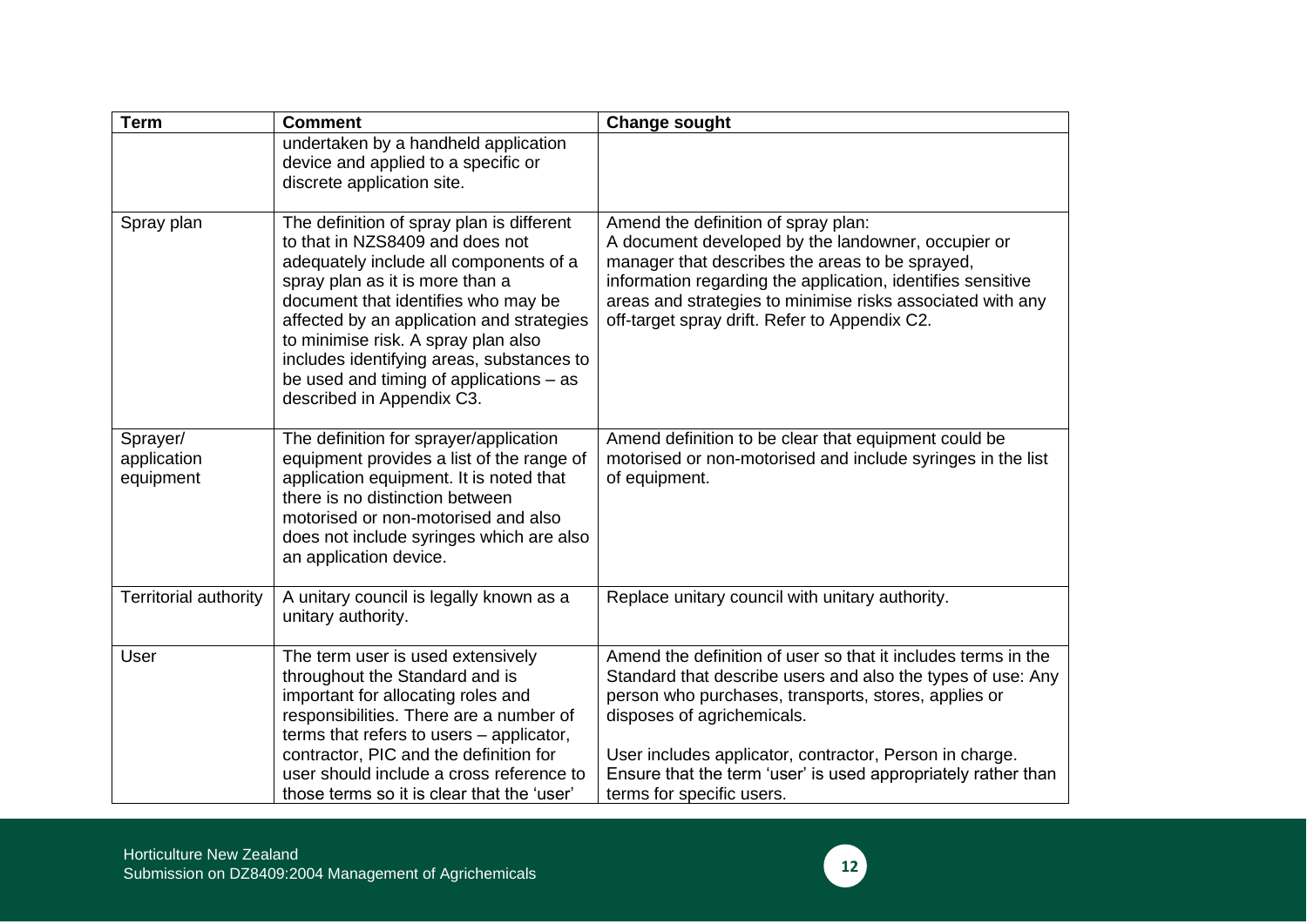| <b>Term</b>                        | <b>Comment</b>                                                                                                                                                                                                                                                                                                                                                                                                                 | <b>Change sought</b>                                                                                                                                                                                                                                                                                                                                                                                                                               |
|------------------------------------|--------------------------------------------------------------------------------------------------------------------------------------------------------------------------------------------------------------------------------------------------------------------------------------------------------------------------------------------------------------------------------------------------------------------------------|----------------------------------------------------------------------------------------------------------------------------------------------------------------------------------------------------------------------------------------------------------------------------------------------------------------------------------------------------------------------------------------------------------------------------------------------------|
|                                    | encompasses all such terms.<br>NZS8409:2004 had a definition of user<br>that referred to specific actions -<br>purchase, transport, storage, application<br>or disposal. These actions are now<br>incorporated into the definition of 'use'. It<br>needs to be clear in the definition of<br>user that the term applies more broadly<br>than the actual application of<br>agrichemicals.                                       |                                                                                                                                                                                                                                                                                                                                                                                                                                                    |
| Vertebrate toxic<br>agents (VTA's) | There is no definition of VTA's even<br>though they are referred to in the<br>Standard. As stated above there is<br>confusion in the document about the<br>status of VTA's in respect of the<br>Standard in that 1.1.3 excludes them<br>from the scope of the Standard but the<br>definition of agrichemical does not. This<br>needs to be clarified as the Standard is<br>not intended to manage the application<br>of VTA's. | Include a definition for VTA's as follows: Vertebrate toxic<br>agents (VTA's) means any substance, whether inorganic,<br>human made or naturally occurring, modified or in its<br>original state, that is used to eradicate, modify or control<br>vertebrate animals, including possums, rats and mustelids.<br>VTA's are regulated under the Hazardous Substances and<br>New Organisms Act 1996 and includes vertebrate pest<br>control products. |

## **Section 2 Management of agrichemicals**

| <b>Section</b>    | <b>Comment</b>                              | <b>Change sought</b>                                           |
|-------------------|---------------------------------------------|----------------------------------------------------------------|
| 2.2.3             | 2.2.3 sets out considerations of            | Reword 2.2.3 Para 3 as follows:                                |
| Identification of | identification of risk. Paragraph 3 relates | A prime consideration for identifying risks to the environment |
| risk              | to risks to the environment. Use of the     | will be the potential for any adverse effects from off-target  |
|                   | words 'avoiding impacts on the              | spray drift, contamination of water, disposal of unused        |
|                   | environment' is a concern because of the    | agrichemical solution and agrichemical containers and          |
|                   | RMA context of avoid.                       | measures to avoid, remedy or mitigate such potential effects.  |

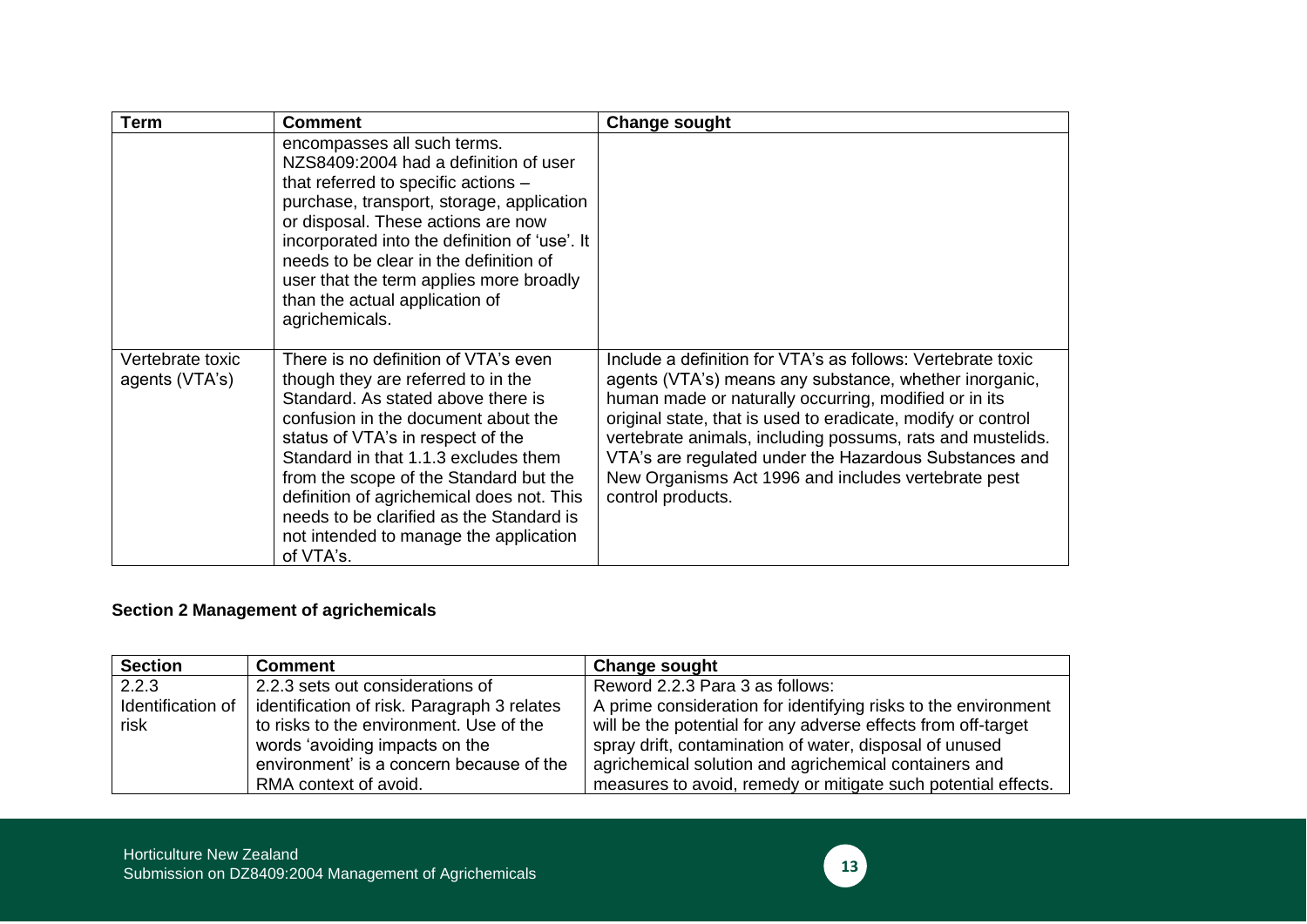| <b>Section</b>                         | <b>Comment</b>                                                                                                                                                                                                                                                                                                                                                                                                                                                                                                             | <b>Change sought</b>                                                                                                                                                                                                                                                                                                                                                                                                                                                                                                                    |
|----------------------------------------|----------------------------------------------------------------------------------------------------------------------------------------------------------------------------------------------------------------------------------------------------------------------------------------------------------------------------------------------------------------------------------------------------------------------------------------------------------------------------------------------------------------------------|-----------------------------------------------------------------------------------------------------------------------------------------------------------------------------------------------------------------------------------------------------------------------------------------------------------------------------------------------------------------------------------------------------------------------------------------------------------------------------------------------------------------------------------------|
|                                        | The focus should be on the prime<br>consideration of identifying risk so<br>rewording the paraph would assist.                                                                                                                                                                                                                                                                                                                                                                                                             |                                                                                                                                                                                                                                                                                                                                                                                                                                                                                                                                         |
| 2.2.6 Controls                         | As noted under the definition of regulatory<br>controls section 2.2.6 focuses only on<br>HSNO and HSW controls. Controls also<br>exist in regional and district plans and<br>should be included in 2.2.6.                                                                                                                                                                                                                                                                                                                  | Add a further point to 2.2.6:<br>e) Regional and district plans control use and application of<br>agrichemicals, including notification to affected parties,<br>competency requirements and storage. A user should refer to<br>local plans to ensure compliance with the regulations.                                                                                                                                                                                                                                                   |
| 2.3.1<br>Responsibilities<br>General   | Section 2.3.1 sets out a range of<br>mandatory requirements, including taking<br>all reasonable steps to avoid risk. It may<br>be impossible to avoid risk and the first<br>sentence seeks to 'avoid, remedy or<br>mitigate any adverse effects'. As such<br>effects arise from the risks an approach of<br>minimising would be appropriate.<br>In addition the PIC does not necessarily<br>have to physically have the SDS but be<br>able to access in a timely manner. A<br>change of wording is sought to reflect this. | Amend 2.3.1 3rd and 4 <sup>th</sup> sentences<br>For any activity related to the supply or use of agrichemical,<br>the health of the user, other people, and the environment<br>shall be considered and all reasonable steps taken to<br>minimise risk.<br>For both suppliers and users the PIC shall have timely access<br>to up-to-date safety data sheets (SDS) for the agrichemical<br>used on the property and shall prepare emergency plans<br>according to the quantity and type of agrichemicals and the<br>situation involved. |
| 2.5.1<br>Documentation<br>General      | District plan may also have requirements<br>for documentation relating to storage.<br>Therefore, district plans should also be<br>included in the legislative requirements<br>list.                                                                                                                                                                                                                                                                                                                                        | Include 'district plans' after regional plans in 2.5.1 1 <sup>st</sup> para                                                                                                                                                                                                                                                                                                                                                                                                                                                             |
| 2.5.3<br>Documentation<br><b>Users</b> | Section 2.5.3 sets out a list of<br>documentation that 'users' shall keep.<br>There is difficulty with this section as<br>some of the documentation relates to<br>specific users such as applicators or PIC                                                                                                                                                                                                                                                                                                                | Amend 2.5.3 as follows:<br>The following documentation must be available:<br>a) Owners, occupiers or managers shall have a spray<br>plan, written cleaning procedure, authorisations for<br>RVM's                                                                                                                                                                                                                                                                                                                                       |

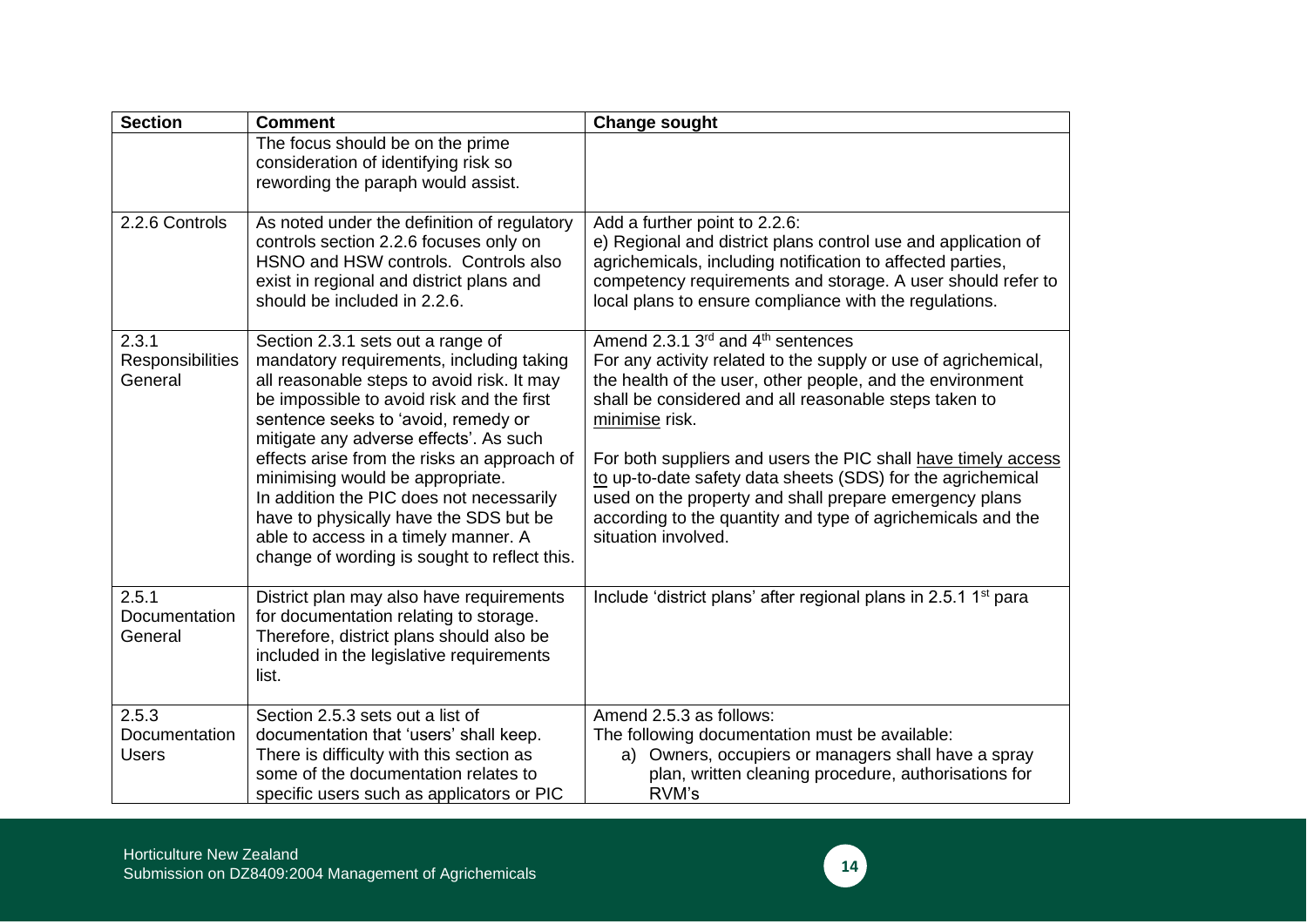| <b>Section</b>                    | <b>Comment</b>                                                                                                                                                                                                                          | <b>Change sought</b>                                                                                                                                                                                                                                                                                                                                                                                                                                                                                                                                                                                                         |
|-----------------------------------|-----------------------------------------------------------------------------------------------------------------------------------------------------------------------------------------------------------------------------------------|------------------------------------------------------------------------------------------------------------------------------------------------------------------------------------------------------------------------------------------------------------------------------------------------------------------------------------------------------------------------------------------------------------------------------------------------------------------------------------------------------------------------------------------------------------------------------------------------------------------------------|
|                                   | rather than users generically. For instance<br>the spray plan is prepared by the owner,<br>occupier or manager - not by all users.                                                                                                      | b) The applicator shall have an on-site risk assessment<br>for the application of plant protection products<br>Users shall have product use records for veterinary<br>C)<br>medicines and plant protection productions<br>The PIC should have training records<br>d)<br>The PIC should have certification and licensing<br>$\Theta$<br>The PIC should have tracking records if required<br>f)<br>The PIC should have PPE maintenance records<br>(g<br>The PIC shall have the emergency plan and testing<br>h)<br>The PIC shall have a storage inventory and have<br>$_{1}$<br>available an SDS for each product in the store |
| 2.6<br>Competency of<br>personnel | Section 2.6 sets out competency<br>requirements for HSNO regulations but<br>does not include that regional plans may<br>also require specific training<br>requirements. For completeness all<br>training requirements should be stated. | Amend 2.6 by adding: Regional plans may have specific<br>training requirements for agrichemical users. Users should<br>refer to their local regional plan for training requirements.                                                                                                                                                                                                                                                                                                                                                                                                                                         |

## **Section 4 Storage and supply of agrichemicals**

| <b>Section</b>        | <b>Comment</b>                                                                                                                                                | <b>Change sought</b>                                                                                                                                                                                                                                                                                                                                                                                                        |
|-----------------------|---------------------------------------------------------------------------------------------------------------------------------------------------------------|-----------------------------------------------------------------------------------------------------------------------------------------------------------------------------------------------------------------------------------------------------------------------------------------------------------------------------------------------------------------------------------------------------------------------------|
| 4.2.1                 | 4.2.1 Paragraph 2 The section needs to be                                                                                                                     | Amend 4.2.1 Para 2:                                                                                                                                                                                                                                                                                                                                                                                                         |
| <b>Risk</b>           | clear that storage is a land use matter so                                                                                                                    | Under the RMA there is a duty for suppliers and users to                                                                                                                                                                                                                                                                                                                                                                    |
| management<br>General | is a district council function – not regional<br>council. Permitted activity conditions may<br>also need to be met so should be included<br>in the paragraph. | avoid, remedy or mitigate adverse effects on the environment<br>associated with the storage of hazardous substances.<br>Agrichemical storage facilities may need to meet permitted<br>activity conditions or require resource consent from a district<br>council or unitary authority. This may include assessment<br>under rules in a district plan if significant quantities of<br>hazardous substances are to be stored. |

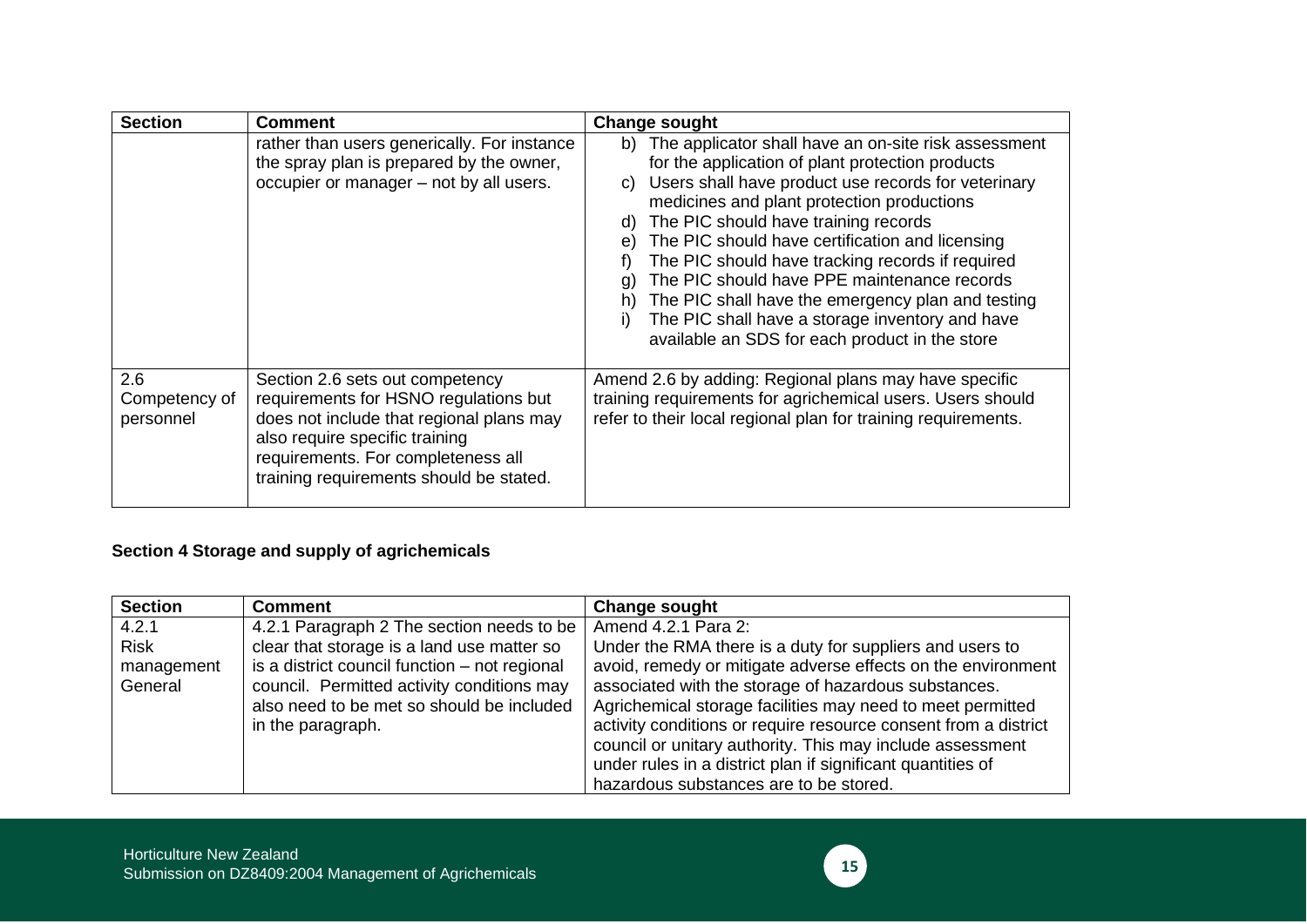| <b>Section</b>                               | <b>Comment</b>                                                                                                                                                                                                                                                                                                                                                                                                                                                                                                                                                                                                                                                                                                                                                          | <b>Change sought</b>                                                                                                                                                                                                                                       |
|----------------------------------------------|-------------------------------------------------------------------------------------------------------------------------------------------------------------------------------------------------------------------------------------------------------------------------------------------------------------------------------------------------------------------------------------------------------------------------------------------------------------------------------------------------------------------------------------------------------------------------------------------------------------------------------------------------------------------------------------------------------------------------------------------------------------------------|------------------------------------------------------------------------------------------------------------------------------------------------------------------------------------------------------------------------------------------------------------|
| 4.2.2 Risk<br>identification                 | 4.2.2 includes requiring an inventory of<br>products - being a complete list of the<br>maximum likely quantity of each<br>hazardous substance that may be held on-<br>site at any one time. This requirement<br>means that site certificates are being<br>triggered even though thresholds may not<br>be exceeded at any one point in time and<br>provides an inaccurate picture of what<br>may be in the store at a specific point in<br>time. It is important that this list is not<br>taken as a cumulative list as that does not<br>reflect the reality as to what is stored at<br>any one point in time. It is our<br>understanding that this issue has been<br>raised with Worksafe and the Standard<br>should be cognisant of any changes in the<br>regulations. | That the Standard reflect the need to better describe<br>agrichemicals stored on site at a specific time rather than the<br>maximum likely quantity overall.                                                                                               |
| 4.3.3<br>Certification                       | Not all stores will require the various<br>licences consents or permits so the<br>section should state 'where required'.                                                                                                                                                                                                                                                                                                                                                                                                                                                                                                                                                                                                                                                | Amend 4.3.3: Where required any licences, consents or<br>permits shall be acquired, including the following:                                                                                                                                               |
| 4.5.1.1<br>Location                          | Requirements for zoning and buildings are<br>a district council function. There is no need<br>to refer to 'regional rules' in this section.                                                                                                                                                                                                                                                                                                                                                                                                                                                                                                                                                                                                                             | Amend 4.5.1.1 3 <sup>rd</sup> sentence: Suppliers and users shall take<br>account of the relevant district plan zonings and rule<br>requirements for buildings. Conditions off supply agreements<br>such as NZCP1 and NZGAP also need to be complied with. |
| 4.5.1.2<br>Specifications                    | Specific setback requirements are set out<br>in App J3.1 so should be included in the<br>list in 4.5.1.2 for specifications.                                                                                                                                                                                                                                                                                                                                                                                                                                                                                                                                                                                                                                            | Amend 4.5.1.2 by adding: j) Required setback distances.                                                                                                                                                                                                    |
| 4.5.1.3 Transit<br>storage/transit<br>depots | There should also be recognition that field<br>storage may occur prior to application. A<br>reference to 5.2.5.4 would assist.                                                                                                                                                                                                                                                                                                                                                                                                                                                                                                                                                                                                                                          | Include a note that refers to 5.2.5.4 for field storage<br>requirements                                                                                                                                                                                    |

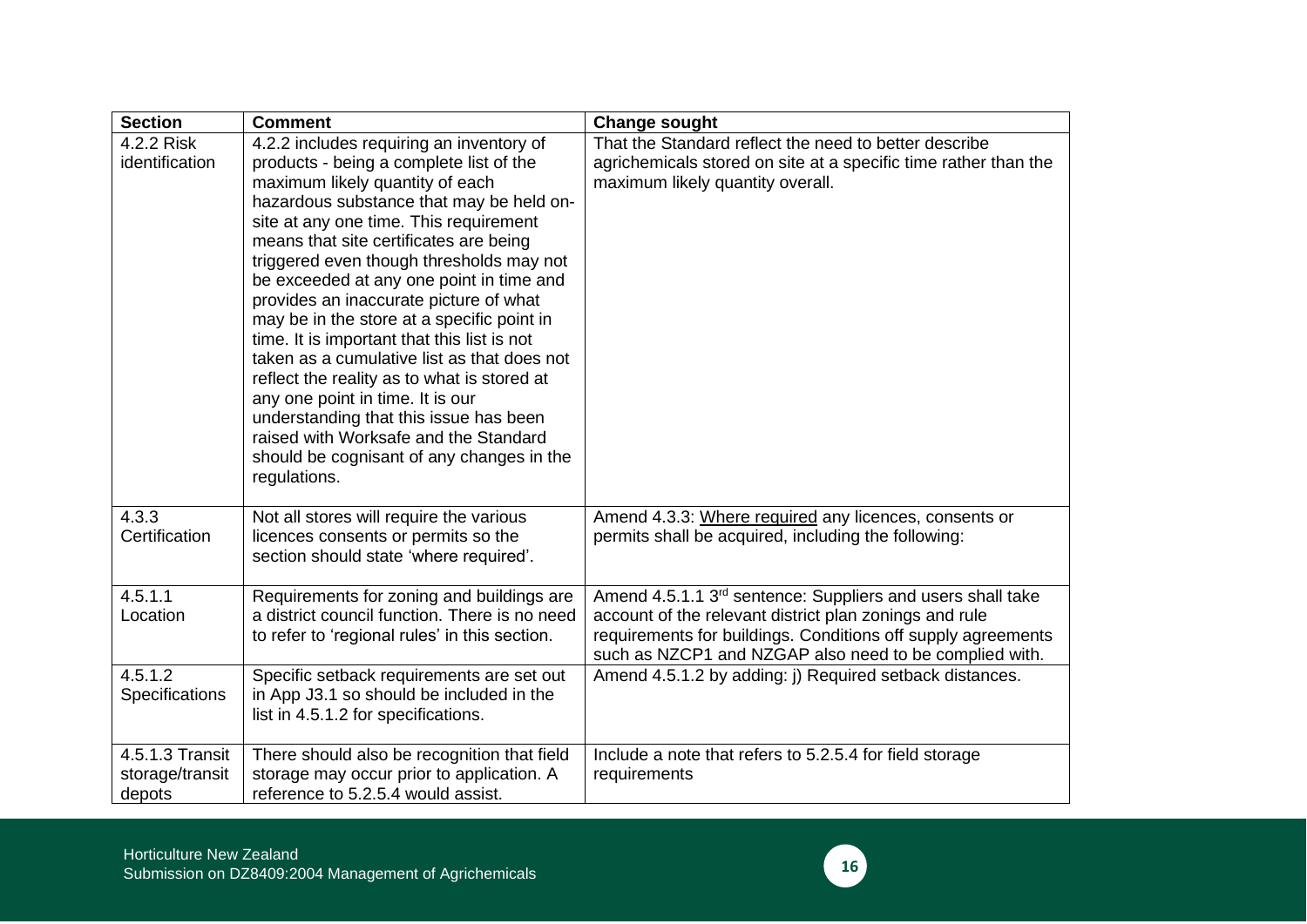| <b>Section</b> | <b>Comment</b>                              | <b>Change sought</b>                                         |
|----------------|---------------------------------------------|--------------------------------------------------------------|
|                |                                             |                                                              |
| 4.6.2          | The requirements in 4.6.2 apply to 'users', | Amend 4.6.2: The PIC shall hold the following documentation  |
| User           | which includes applicators. It is not       | relating to the agrichemical store:                          |
|                | appropriate that all users keep             | Inventory (see 4.2.2)<br>a)                                  |
|                | documentation of the agrichemical store.    | b) Product information relating to each agrichemical         |
|                | The requirement should be to the PIC.       | stored and have access to the SDS for each product<br>stored |
|                |                                             | Tracking records (see 5.2.6.2)<br>C)                         |
|                |                                             | Emergency response plan (see App H)<br>d)                    |

## **Section 5 Use of agrichemicals**

| <b>Section</b>                   | <b>Comment</b>                                                                                                                                                                                | <b>Change sought</b>                                                                                                                                                                                                                                                                                                                                                                                                                                                                                                                                                                                               |
|----------------------------------|-----------------------------------------------------------------------------------------------------------------------------------------------------------------------------------------------|--------------------------------------------------------------------------------------------------------------------------------------------------------------------------------------------------------------------------------------------------------------------------------------------------------------------------------------------------------------------------------------------------------------------------------------------------------------------------------------------------------------------------------------------------------------------------------------------------------------------|
| 5.1<br>Scope                     | Section 5.1 includes a description of the<br>range of agrichemicals. It is sought that<br>this description be located within Section<br>1 of the Standard.                                    | Locate the description in 5.1 3 <sup>rd</sup> para in Section 1 describing<br>the various types of agrichemicals.                                                                                                                                                                                                                                                                                                                                                                                                                                                                                                  |
| 5.2.3<br><b>Responsibilities</b> | It needs to be clear exactly who is<br>responsible for which activities.<br>There is also concern that clause c)<br>applies a 'shall' when the decision should<br>be on a case by case basis. | Amend 5.2.3<br>c) Application methods shall be used which minimise the risk<br>of adverse effects on any off-target areas. For spray<br>applications where the potential for drift hazard is high, all<br>practicable steps shall be taken to provide a reduction of the<br>hazard. (see Appendix B and Table B1.)<br>d) Applicators shall minimise personal exposure (oral, dermal<br>and respiratory) at all times during handling, application and<br>disposal of plant protection products<br>e) Applicators shall take precautions to minimise the<br>likelihood of spills occurring. (Refer to Appendix L3.) |

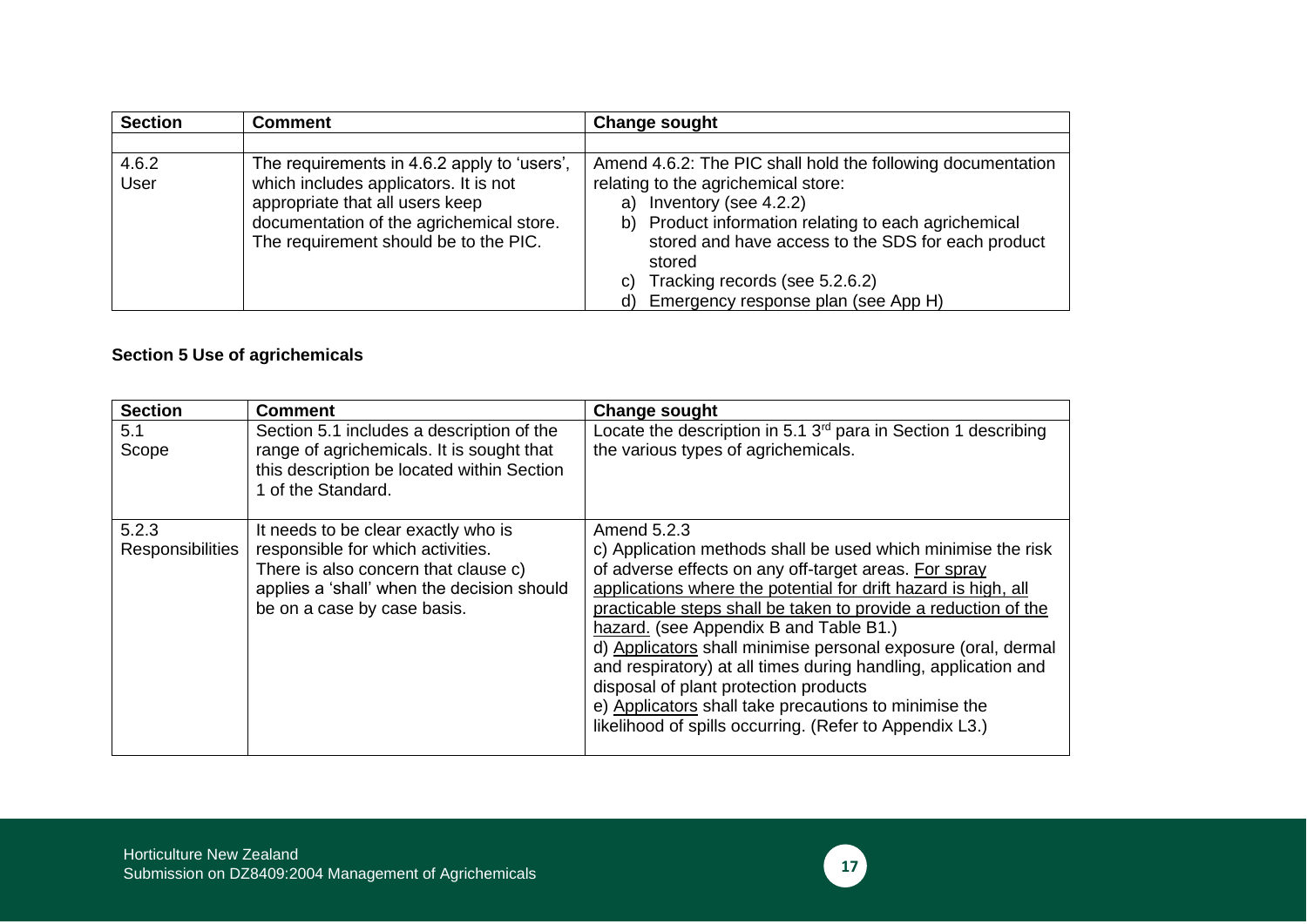| <b>Section</b>          | <b>Comment</b>                                                                                                                                                                                                                                                                                                                                                                                                                                | <b>Change sought</b>                                                                                                                                                                                                                                                                                                                                                                                                                                                                                                                                                     |
|-------------------------|-----------------------------------------------------------------------------------------------------------------------------------------------------------------------------------------------------------------------------------------------------------------------------------------------------------------------------------------------------------------------------------------------------------------------------------------------|--------------------------------------------------------------------------------------------------------------------------------------------------------------------------------------------------------------------------------------------------------------------------------------------------------------------------------------------------------------------------------------------------------------------------------------------------------------------------------------------------------------------------------------------------------------------------|
| 5.2.4<br>Information    | The allocation of responsibilities needs to<br>be clear. All users should follow regulatory<br>conditions, not just applicators<br>Requirements to follow industry<br>requirements should be 'where<br>applicable'.<br>5.2.5.1 requires that spray plans are used<br>(shall) so 5.2.4 should be consistent.                                                                                                                                   | Amend 5.2.4<br>$1st$ para – replace applicators with users<br>2 <sup>nd</sup> para add 'where applicable' after agrichemical use<br>programmes.<br>3rd para Amend requirement for spray plan to 'shall'                                                                                                                                                                                                                                                                                                                                                                  |
| 5.2.5.1<br>Planning     | The allocation of responsibilities needs to<br>be clear.<br>In particular the $2^{nd}$ para – needs to make<br>clear who prepares a spray plan.<br>The focus should be on minimising the<br>risk.                                                                                                                                                                                                                                             | Amend 5.2.5.1 first para by adding or 'owner or occupier or<br>manager' after PIC.<br>Amend Para 2: The PIC, owner, occupier or manager shall<br>prepare a spray plan and identify any sensitive areas and<br>describe any situations likely to result in off-target drift<br>hazard. The spray plan shall describe the measures that will<br>be taken to minimise the drift hazard. The spray plan should<br>also identify any particular regulatory conditions that apply to<br>the use of the planned product so these are incorporated into<br>the planning process. |
| 5.2.5.2<br>Notification | It is confusing as to what is appropriate in<br>5.2.5.2 and Appendix C3 as there is<br>considerable overlap. In addition the<br>sections should be consistent. Previously<br>there was a list of examples where parties<br>are likely to be affected and this assists<br>with determining if notification is required.<br>In addition there should be a requirement<br>for an applicator to confirm that<br>notification has been undertaken. | Ensure consistency with Appendix C3.<br>Add examples of parties likely to be affected.<br>Add a new para: Applicators should confirm that notification<br>has been undertaken prior to commencing application.                                                                                                                                                                                                                                                                                                                                                           |

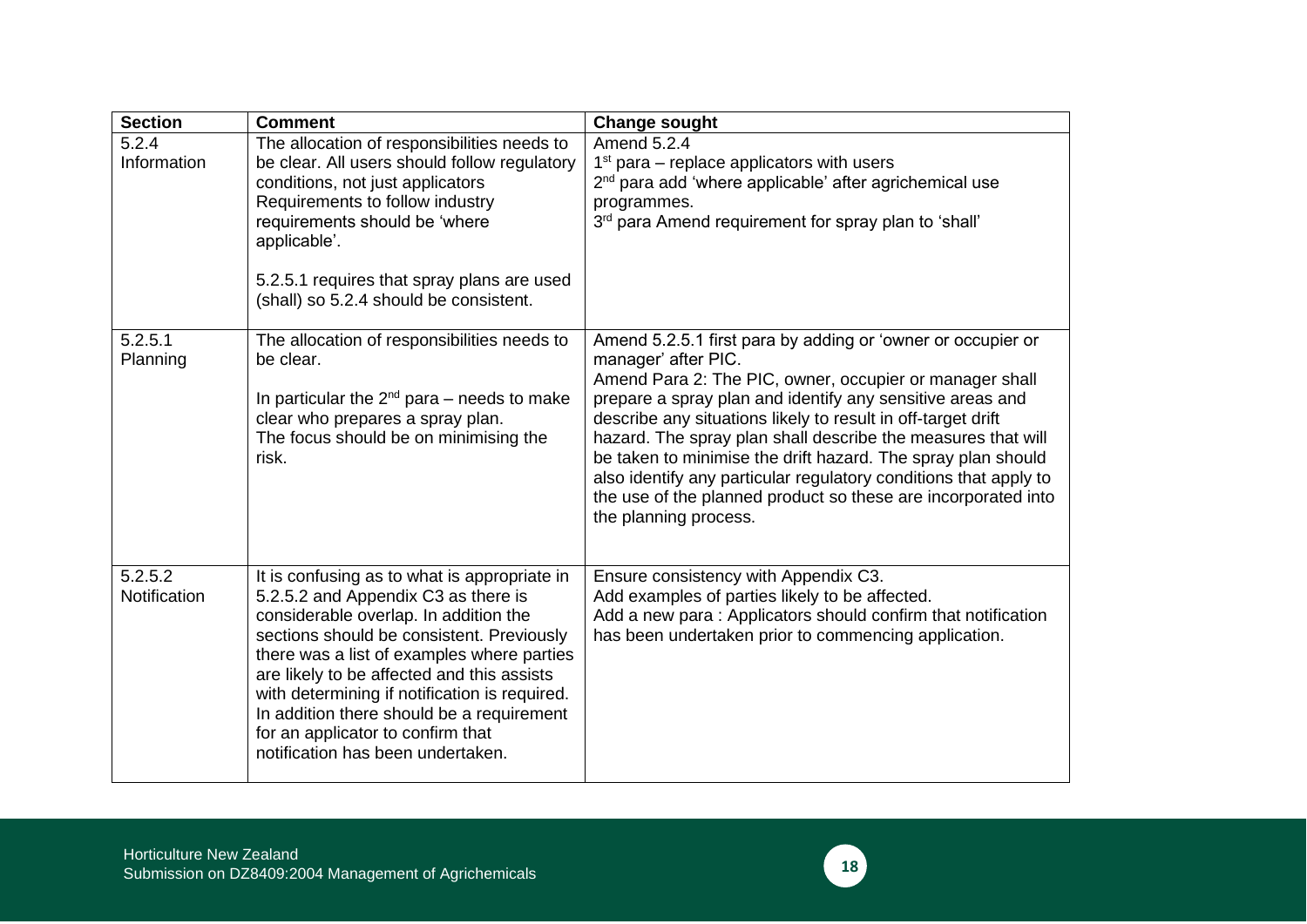| <b>Section</b>                         | <b>Comment</b>                                                                                                                                                                                                                                                                                                                  | <b>Change sought</b>                                                                                                                                                                                                                                                                                                                                                                                                                                                                                                                                                   |
|----------------------------------------|---------------------------------------------------------------------------------------------------------------------------------------------------------------------------------------------------------------------------------------------------------------------------------------------------------------------------------|------------------------------------------------------------------------------------------------------------------------------------------------------------------------------------------------------------------------------------------------------------------------------------------------------------------------------------------------------------------------------------------------------------------------------------------------------------------------------------------------------------------------------------------------------------------------|
| 5.2.5.3<br>On-site risk<br>assessment. | It needs to be clear that it is the applicator<br>who undertakes the on-site risk<br>assessment.                                                                                                                                                                                                                                | Amend 5.2.5.3: Prior to commencing application, the<br>applicator shall undertake a risk assessment for the<br>application site.                                                                                                                                                                                                                                                                                                                                                                                                                                       |
| 5.2.5.4<br>Mixing sites                | The allocation of responsibilities needs to<br>be clear between 'users' and 'applicators'.<br>It is generally the applicator mixing<br>agrichemical products.                                                                                                                                                                   | Amend 5.2.5.4 Para 3 by replacing 'user' with 'applicator'.                                                                                                                                                                                                                                                                                                                                                                                                                                                                                                            |
| 5.2.5.5<br>Mixing<br>procedures        | The allocation of responsibilities needs to<br>be clear between 'users' and 'applicators'.<br>Not all users will be mixing the<br>agrichemical. It should refer to the person<br>mixing the agrichemical.                                                                                                                       | Amend 5.2.5.5 by replacing 'users' with 'the person mixing<br>the agrichemicals'                                                                                                                                                                                                                                                                                                                                                                                                                                                                                       |
| 5.2.5.6<br>Application<br>equipment    | The section uses 'should'. It is considered<br>that the requirement should be a 'shall' to<br>ensure that appropriate application<br>equipment in used.                                                                                                                                                                         | Amend 5.2.5.6 1 <sup>st</sup> para by replacing 'should' with 'shall'                                                                                                                                                                                                                                                                                                                                                                                                                                                                                                  |
| 5.2.5.7<br>Spray drift                 | The approach of minimising spray drift is<br>supported and seek other changes to<br>ensure consistency with this approach.<br>The responsibility for managing the<br>application is the applicator<br>Para b) sets out a list of possible actions<br>but it is not an inclusive list so should be<br>clear that it is examples. | Amend 5.2.5.7 Para 1 2 <sup>nd</sup> sentence:<br>Replace 'user' with applicator'.<br>Amend 5.2.5.7 b) 3rd sentence: Applicators should take all<br>reasonable care to minimise potential for off target drift<br>hazard beyond the application area by applying appropriate<br>techniques such as:<br>After v) Refer to Table B1 for details of appropriate<br>techniques.<br>Where appropriate (or required as part of a product approval)<br>buffers zones should be used to minimise spray drift hazard<br>to sensitive areas. However applicators should not rely |

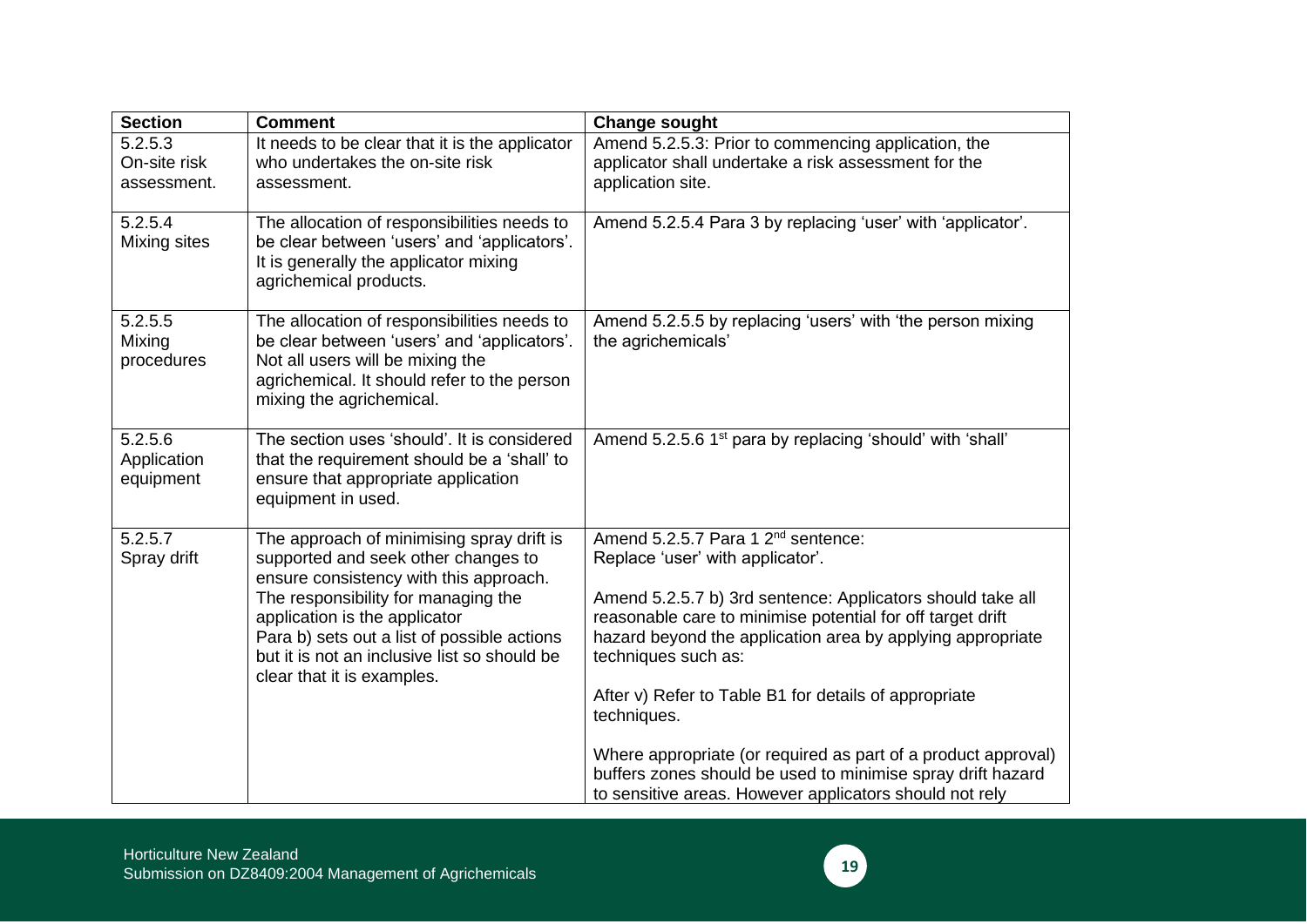| <b>Section</b>                      | <b>Comment</b>                                                                                                                                                                                                                                                                             | <b>Change sought</b>                                                                                                                                                                                                                                                                                                                        |
|-------------------------------------|--------------------------------------------------------------------------------------------------------------------------------------------------------------------------------------------------------------------------------------------------------------------------------------------|---------------------------------------------------------------------------------------------------------------------------------------------------------------------------------------------------------------------------------------------------------------------------------------------------------------------------------------------|
|                                     |                                                                                                                                                                                                                                                                                            | exclusively on buffer zones or shelter belts to eliminate off-<br>target spray drift hazard.                                                                                                                                                                                                                                                |
| 5.2.5.8<br>Summary of<br>task       | The allocation of responsibilities needs to<br>be clear between 'users' and 'applicators'.<br>During application the responsibility is<br>with the applicator.                                                                                                                             | Amend 5.2.5.8 b) Identifying the lowest hazard product that<br>can be effective<br>Amend 5.2.5.8 n) replace user with applicator                                                                                                                                                                                                            |
|                                     | Clause b) requires the lowest hazard<br>product that will be effective. The most<br>effective product may not be the lowest<br>hazard product. Rather it should be the<br>lowest hazard that can be effective as<br>both long and short term resistance needs<br>to be taken into account. |                                                                                                                                                                                                                                                                                                                                             |
| 5.2.6.1<br>Record of<br>application | The record of application in clauses q - t<br>makes a differentiation between different<br>classes of agrichemicals. It is considered<br>that the record should be applied to all<br>plant protection product applications – not<br>just the listed classes.                               | Amend 5.2.6.1 by applying clauses q, r, s and t to all<br>agrichemicals or rewording as follows:<br>The following information shall be retained where:<br>the application has been with motorised equipment<br>$\bullet$<br>applications of organophosphates and carbamates or<br>applications of high human toxicity<br>q)<br>$r)$<br>$s)$ |
|                                     |                                                                                                                                                                                                                                                                                            | The following information shall be retained where the<br>application was highly ecotoxic:<br>$t)$                                                                                                                                                                                                                                           |

## **Appendix A Legislation and Agrichemical Use**

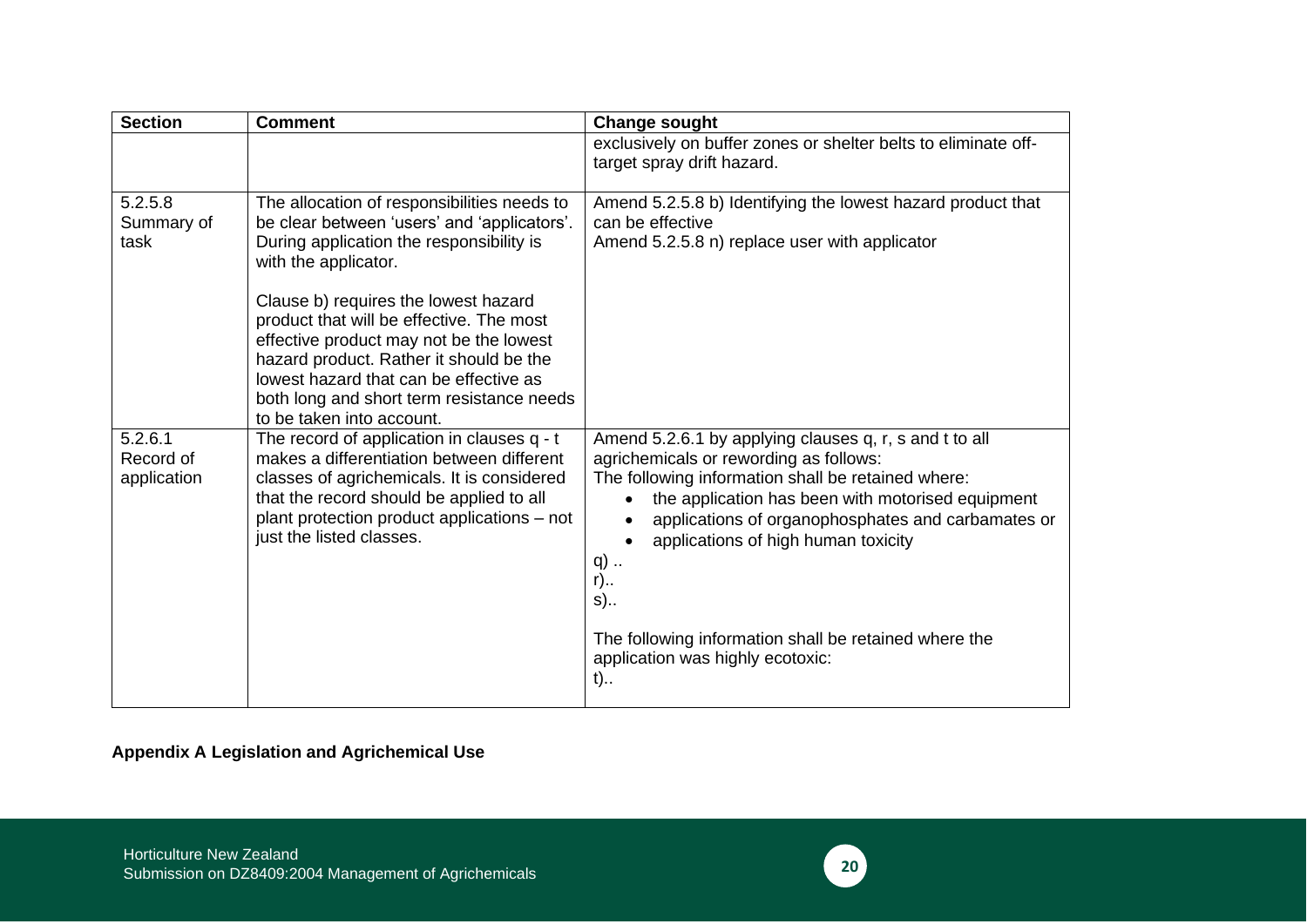| <b>Provision</b>                         | <b>Comment</b>                                                                                                                                                                                                                           | <b>Change sought</b>                                                                                                      |
|------------------------------------------|------------------------------------------------------------------------------------------------------------------------------------------------------------------------------------------------------------------------------------------|---------------------------------------------------------------------------------------------------------------------------|
| A2.2 Regional<br>Authorities             | Regional councils do not control storage of<br>hazardous substances so the reference to<br>storage in d) should be deleted.                                                                                                              | Delete 'storage' from clause d)                                                                                           |
| Table A2 GHS<br>hazard<br>classification | It is confusing that EPA are changing the<br>hazard classification system. There needs<br>to be a readily accessible comparison<br>table to enable users to ascertain the new<br>classification based on the current Classes<br>$1 - 9.$ | Include a comparison of hazard classifications or provide a<br>link or direction to where such a comparison may be found. |

**Appendix B Spray drift hazard and weather conditions**

| <b>Provision</b>                     | <b>Comment</b>                                                                                                                                                                                                                                                                                  | <b>Change sought</b>                                                                                                                                                                        |
|--------------------------------------|-------------------------------------------------------------------------------------------------------------------------------------------------------------------------------------------------------------------------------------------------------------------------------------------------|---------------------------------------------------------------------------------------------------------------------------------------------------------------------------------------------|
| General                              | It is noted that the appendix is<br>'informative' but includes 'shall'<br>statements. The status of such<br>statements needs to be clear.                                                                                                                                                       | Either change the appendix to normative or clarify the status<br>of the 'shall' statements or move the shall statements to<br>Section 5.                                                    |
| B1 Scope                             | The appendix is limited to management of<br>plant protection products that are applied<br>using pressurised spray equipment. It is<br>unclear what this statement is intended to<br>limit. All spray applications have potential<br>for off-target drift so the scope should not<br>be limited. | Delete: that are applied using pressurised spray equipment                                                                                                                                  |
| <b>B2</b><br><b>Responsibilities</b> | HortNZ supports that any person applying<br>agrichemicals shall take all reasonable<br>steps to ensure that there are no<br>significant adverse effects beyond the<br>target application area. However,<br>'reasonable steps' could be quantified as<br>following methods in this Standard.     | Amend B2 Responsibilities 2 <sup>nd</sup> para by adding: Reasonable<br>steps would include adopting methods for reducing potential<br>for off-target spray drift set out in this Standard. |

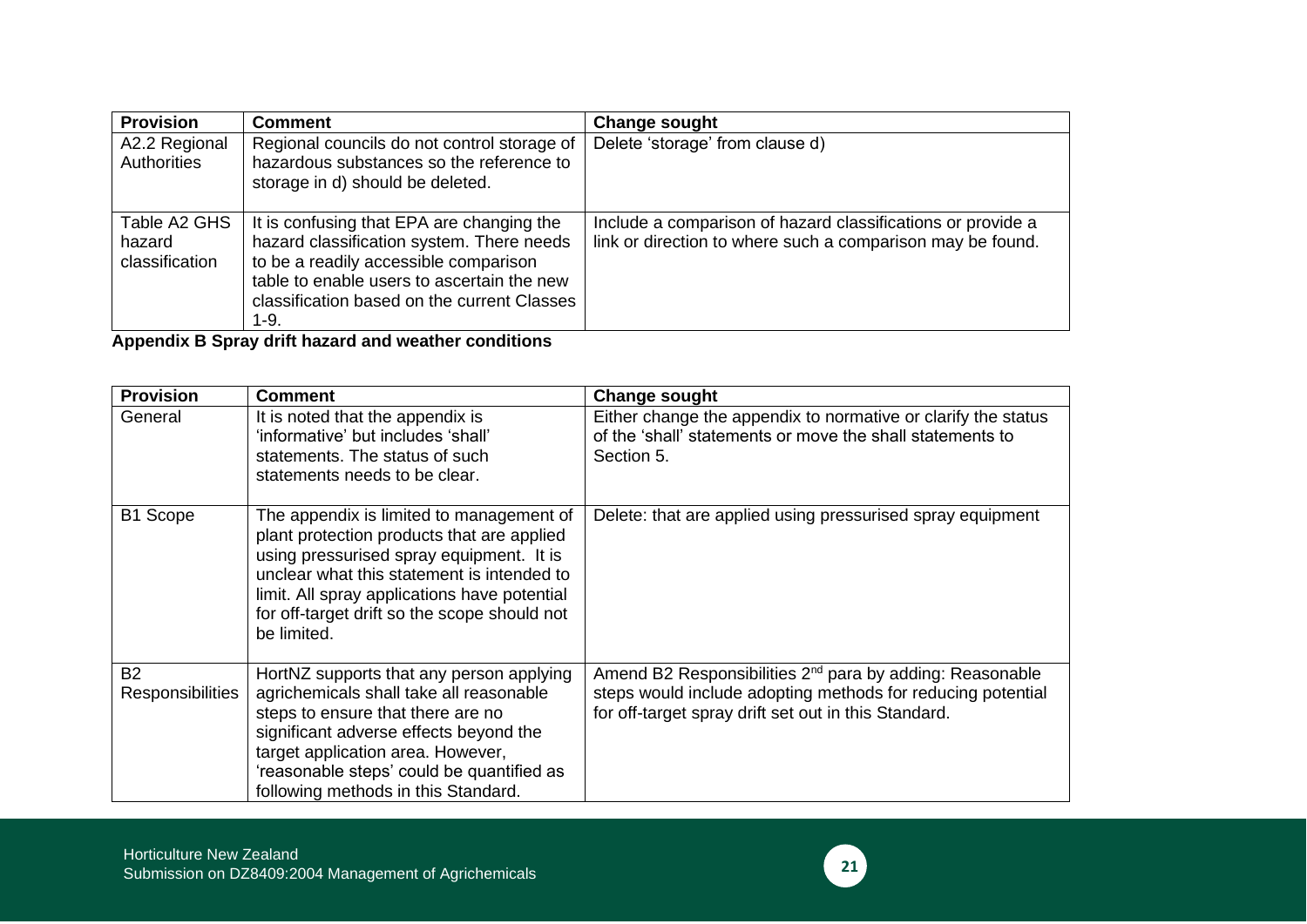| <b>Provision</b>                               | <b>Comment</b>                                                                                                                                                                                                                                                                                                                                                                                                                                                                                                                                                                                                                                               | <b>Change sought</b>                                                                                                                                                                                                                                                                                                                                      |
|------------------------------------------------|--------------------------------------------------------------------------------------------------------------------------------------------------------------------------------------------------------------------------------------------------------------------------------------------------------------------------------------------------------------------------------------------------------------------------------------------------------------------------------------------------------------------------------------------------------------------------------------------------------------------------------------------------------------|-----------------------------------------------------------------------------------------------------------------------------------------------------------------------------------------------------------------------------------------------------------------------------------------------------------------------------------------------------------|
| <b>B4 Sensitive</b><br>areas                   | It is the applicator who undertakes the on-<br>site risk assessment so B4 should be<br>amended. Users should identify sensitive<br>areas as part of a spray plan.                                                                                                                                                                                                                                                                                                                                                                                                                                                                                            | Users shall identify and record any sensitive areas located<br>near the target area as part of a spray plan and an applicator<br>should assess the risk to sensitive areas as part of an on-site<br>risk assessment.                                                                                                                                      |
|                                                | It would be better to refer to educational<br>facilities rather than school playgrounds<br>and care facilities. Educational facilities is<br>a defined term in the National Planning<br>Standards.                                                                                                                                                                                                                                                                                                                                                                                                                                                           | Amend c) by deleting schools playgrounds and care facilities<br>and replacing with educational facilities                                                                                                                                                                                                                                                 |
| <b>B5 Drift hazard</b>                         | There is concern with the use of the word<br>'avoid' in the 3 <sup>rd</sup> para given the RMA<br>interpretation of the word. The implication<br>would be that anything in the High hazard<br>column of Table B1 would mean that<br>spraying should not occur.<br>This is not how B1 is intended to work as<br>there are a matrix of actions that can be<br>undertaken to reduce potential for off-<br>target drift and no one factor should<br>trigger the application to be avoided.<br>Elsewhere responsibilities are clearly set<br>out and that potential for off-target drift is<br>minimised. The Standard needs to be<br>consistent in its approach. | Amend 3 <sup>rd</sup> Para 2 <sup>nd</sup> sentence:<br>Where there is a high hazard factor present careful<br>management and additional actions will need to be taken to<br>minimise the potential for off-target drift.                                                                                                                                 |
| <b>B7 Buffer</b><br>zones and<br>shelter belts | Use of buffer zones is a contentious area<br>and the Standard needs to be clear on<br>their use. Section 5.2.5.7 last paragraph<br>makes it clear that applicators shall not<br>rely exclusively on buffer zones or<br>shelterbelts to eliminate spray drift<br>hazard. That statement is supported and                                                                                                                                                                                                                                                                                                                                                      | Amend 1 <sup>st</sup> Para 2 <sup>nd</sup> sentence:<br>A buffer zone downwind between the application site and a<br>sensitive area may reduce the risk to that sensitive area.<br>However a buffer zone should not be relied on exclusively to<br>eliminate the risk of off target spray drift hazard as other<br>factors contribute to mitigating risk. |

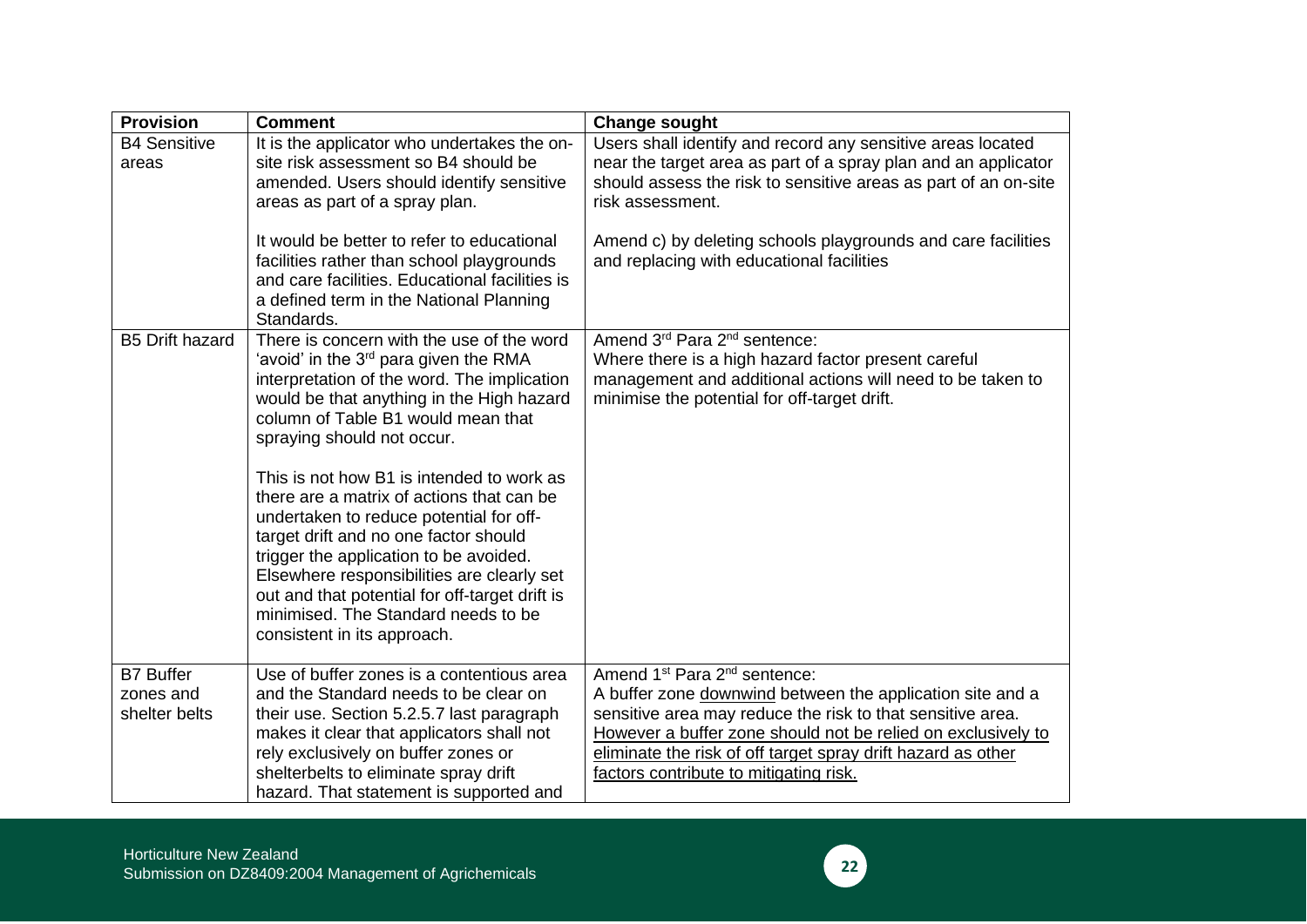| <b>Provision</b>                        | <b>Comment</b>                                                                                                                                                                                                                                                                                                                                                                                                                                                                                                                                                                                                                                                            | <b>Change sought</b>                                                                                                                                                                                                                                                                                                                                                 |
|-----------------------------------------|---------------------------------------------------------------------------------------------------------------------------------------------------------------------------------------------------------------------------------------------------------------------------------------------------------------------------------------------------------------------------------------------------------------------------------------------------------------------------------------------------------------------------------------------------------------------------------------------------------------------------------------------------------------------------|----------------------------------------------------------------------------------------------------------------------------------------------------------------------------------------------------------------------------------------------------------------------------------------------------------------------------------------------------------------------|
|                                         | considered that it may be useful to repeat<br>in B7. It is important that all factors<br>relevant to reducing potential for off-target<br>drift are utilised.<br>It also needs to be clear that any buffer<br>zone is 'downwind'.                                                                                                                                                                                                                                                                                                                                                                                                                                         |                                                                                                                                                                                                                                                                                                                                                                      |
| B7.2 Buffer<br>zone guidelines          | HortNZ has concerns about the guidelines<br>as they are only for guidance yet some<br>councils want to use them as mandatory<br>setbacks. Therefore, it is important to<br>emphasise that buffer zones are only one<br>tool in the tool box of actions that can be<br>taken.                                                                                                                                                                                                                                                                                                                                                                                              | Amend 1 <sup>st</sup> para last sentence by adding: Therefore buffer<br>zones are only one of many methods to manage and reduce<br>drift hazard and should be used in conjunction with other<br>appropriate methods.<br>Amend 2 <sup>nd</sup> Para 1 <sup>st</sup> sentence by adding: where no other<br>actions are taken to manage potential for off target drift. |
| B7.3 Shelter<br>belt<br>characteristics | There is increasing use of artificial shelter<br>- both vertical and horizontal - in orchard<br>and berry crops. There are also<br>horticultural crops grown under<br>impermeable cover which greatly reduces<br>the potential for off target drift. While there<br>is currently research being undertaken by<br>the kiwifruit industry on the efficacy of<br>artificial shelter, there should be<br>recognition that it may contribute to a<br>reduction of risk. This is particularly<br>relevant where there is horizontal shelter<br>which greatly reduces the wind presence<br>under the shelter, therefore reducing the<br>potential for off target drift movement. | Amend a) Natural (live) shelter is more effective than vertical<br>artificial shelter. Horizontal artificial shelter may assist with<br>reducing wind movement in the application area.<br>Include a recognition that spraying crops in enclosed<br>impermeable structures is unlikely to lead to off-target drift<br>hazard.                                        |

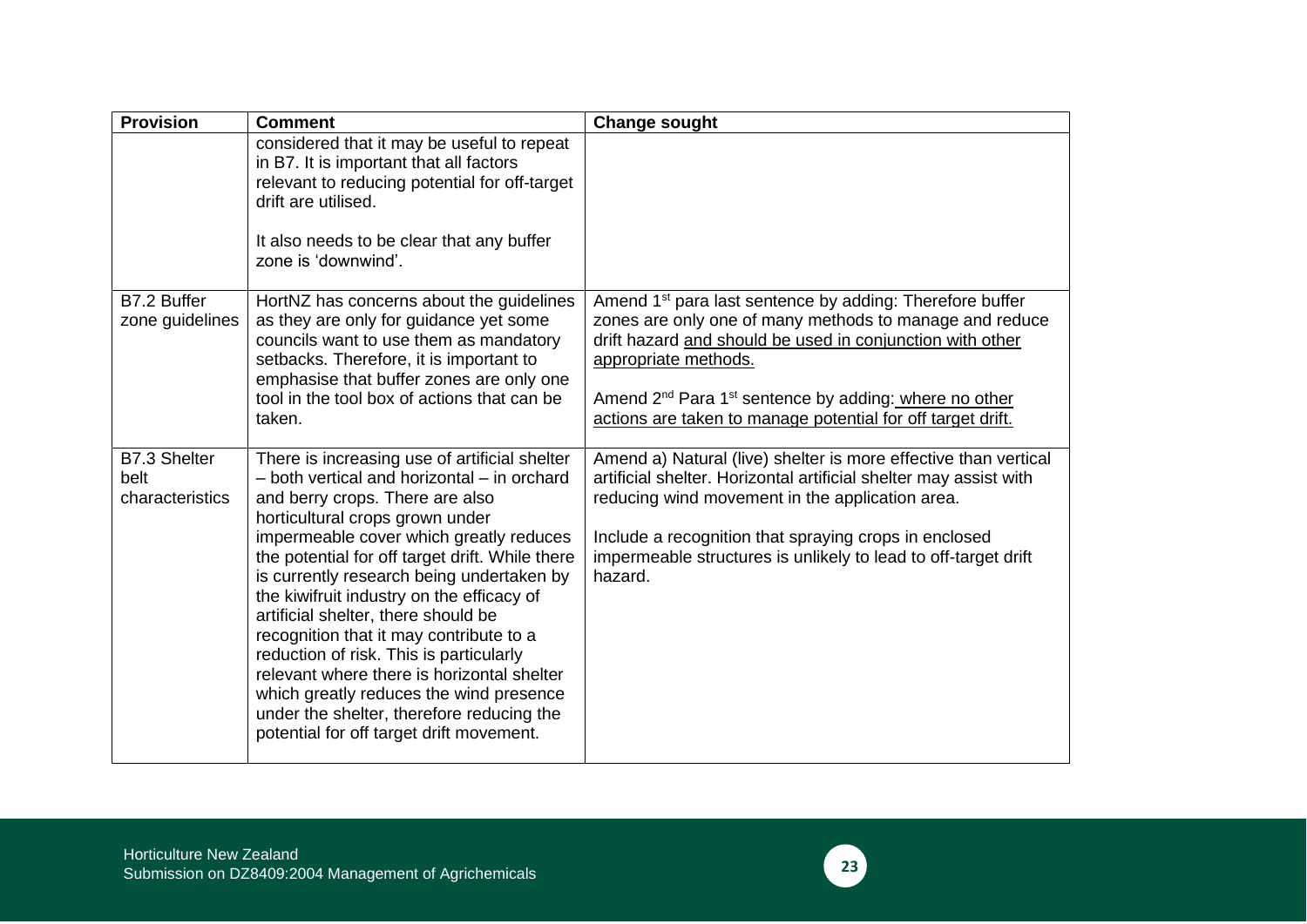## **Appendix C – Planning, notification and signage for application of plant protection products**

| <b>Provision</b>                                                | <b>Comment</b>                                                                                                                                                                                                                                                                                                                                                                                                                                                                                                      | <b>Change sought</b>                                                                                                                                                                                                                                                                                     |
|-----------------------------------------------------------------|---------------------------------------------------------------------------------------------------------------------------------------------------------------------------------------------------------------------------------------------------------------------------------------------------------------------------------------------------------------------------------------------------------------------------------------------------------------------------------------------------------------------|----------------------------------------------------------------------------------------------------------------------------------------------------------------------------------------------------------------------------------------------------------------------------------------------------------|
| General                                                         | The section refers to 'local authority'<br>throughout. Regional Councils are<br>responsible for the matters that are<br>addressed in Appendix C. All<br>references to local authority should be<br>changed to Regional Council so it is<br>clear which local authority a user should<br>consider.                                                                                                                                                                                                                   | Amend all uses of 'local authority' to 'Regional Council.'                                                                                                                                                                                                                                               |
| General                                                         | This section covers planning for<br>application but does not include any<br>specific information for on-site risk<br>assessment. This is covered in 5.2.5.3.<br>Spray plans are also covered in 5.2. but<br>are addressed in more detail in<br>Appendix C for planning.<br>The Standard should be consistent in<br>how it addresses matters. As on-site<br>risk assessment is a key part of the<br>planning there should be a reference in<br>Appendix C so it is clear that it is part of<br>the planning process. | Include a new section in Appendix C:<br>On-site risk assessment. Prior to the application an applicator<br>shall undertake an onsite risk assessment as set out in<br>5.2.5.3.<br>Alternatively move details of the on-site risk assessment to<br>Appendix C.                                            |
| C <sub>2.1</sub><br>Development of a<br>spray plan -<br>General | Section C.2.1 states that a PIC is<br>responsible for preparing a spray plan.<br>Section 5.2.5.1 also sets out<br>requirements for preparing a spray plan<br>and requires that an applicator prepare<br>the plan. This submission seeks that<br>5.2.5.1 be changed to the PIC, owner,                                                                                                                                                                                                                               | Amend Para 1 1 <sup>st</sup> sentence: The purpose of a spray plan is to<br>describe the areas to be sprayed, provide information<br>regarding the application, identify sensitive areas and risks to<br>the environment and strategies to minimise risks associated<br>with any off-target spray drift. |

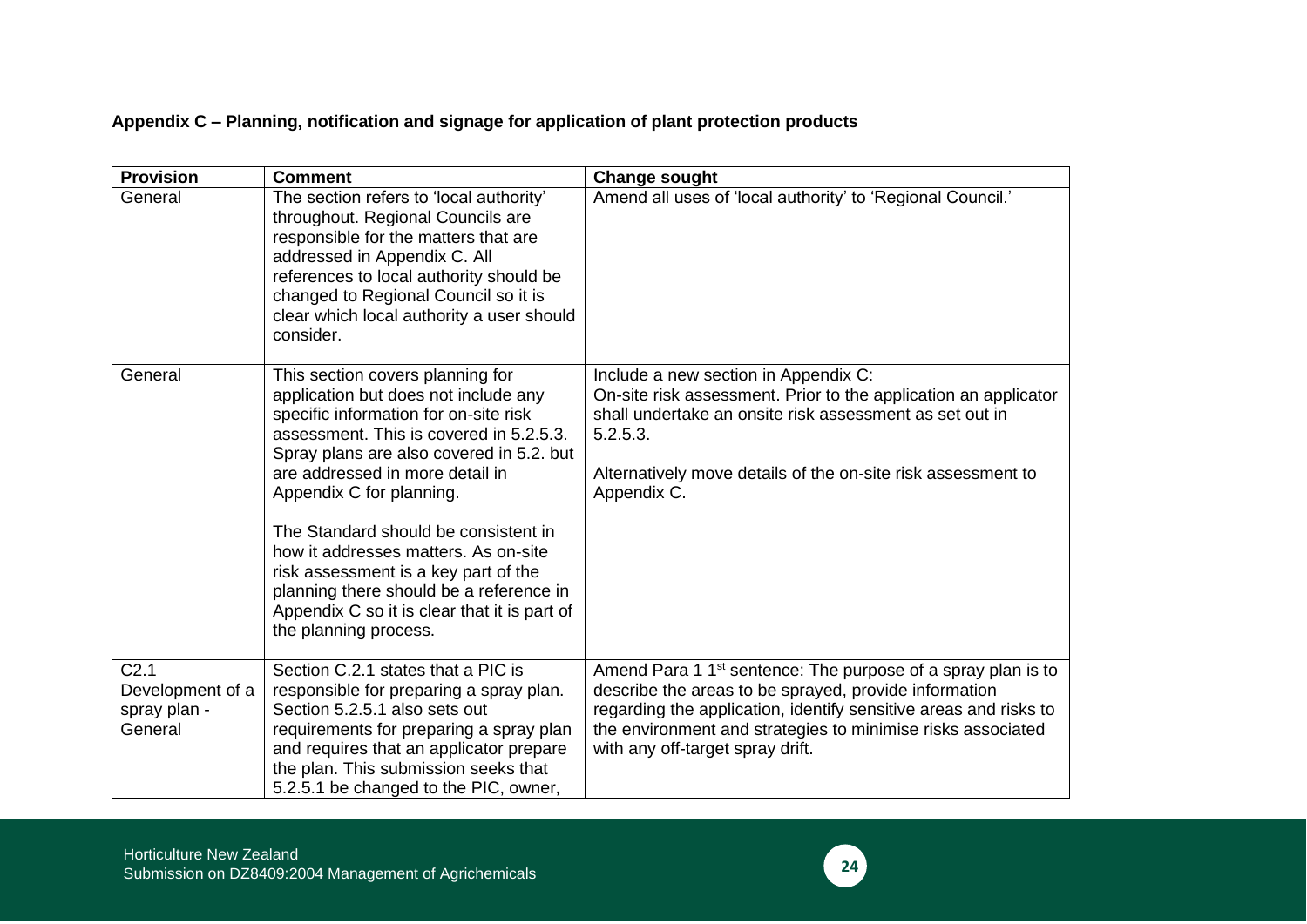|                                                    | occupier or manager shall prepare a<br>spray plan. C2.1 should be consistent<br>with 5.2.5.1.<br>The purpose of the spray plan is<br>broader than just assessing risks. This<br>submission seeks changes to the<br>definition of spray plan to ensure that it<br>is a comprehensive document<br>consistent with the content outlined in<br>C2.2. The description in C.2.1 should<br>be consistent with this approach.                                                                                                                                                            | Amend C2.1 2 <sup>nd</sup> para 1 <sup>st</sup> sentence: The PIC, owner, occupier<br>or manager shall prepare a spray plan.                                                                                                                                                                     |
|----------------------------------------------------|----------------------------------------------------------------------------------------------------------------------------------------------------------------------------------------------------------------------------------------------------------------------------------------------------------------------------------------------------------------------------------------------------------------------------------------------------------------------------------------------------------------------------------------------------------------------------------|--------------------------------------------------------------------------------------------------------------------------------------------------------------------------------------------------------------------------------------------------------------------------------------------------|
| C2.2 Contents of<br>a spray plan                   | Section b) sensitive areas refers to the<br>definition for sensitive areas in 1.3.<br>However, a more comprehensive<br>description of sensitive areas is in<br>Appendix B4 and should be referred to.<br>HortNZ supports that the on-site risk<br>assessment is undertaken by the<br>applicator just prior to application and<br>ensure that this is consistent across the<br>various sections in the Standard. e.g.<br>definition on-site risk assessment, 2.5.3,<br>5.2.5.3 and Appendix B4.<br>The note should refer to discharges into<br>air, land or water - not just air. | Include in Note under b) See Appendix B4 for Sensitive areas<br>Retain requirement for applicator to undertake on-site risk<br>assessment but ensure that this requirement is consistent<br>across all sections in the Standard.<br>Amend the Note by adding: discharges into air, land or water |
| C <sub>2.3</sub><br>Communication<br>of spray plan | It should be clear that it is the owner or<br>occupier of any sensitive area who<br>should be notified. This is consistent<br>with C3.2 below.                                                                                                                                                                                                                                                                                                                                                                                                                                   | Amend C2.3 Para 1 sentence 1: Any owner or occupier of<br>any sensitive area<br>Amend the title of C.2.3 to Provision of spray plan.                                                                                                                                                             |

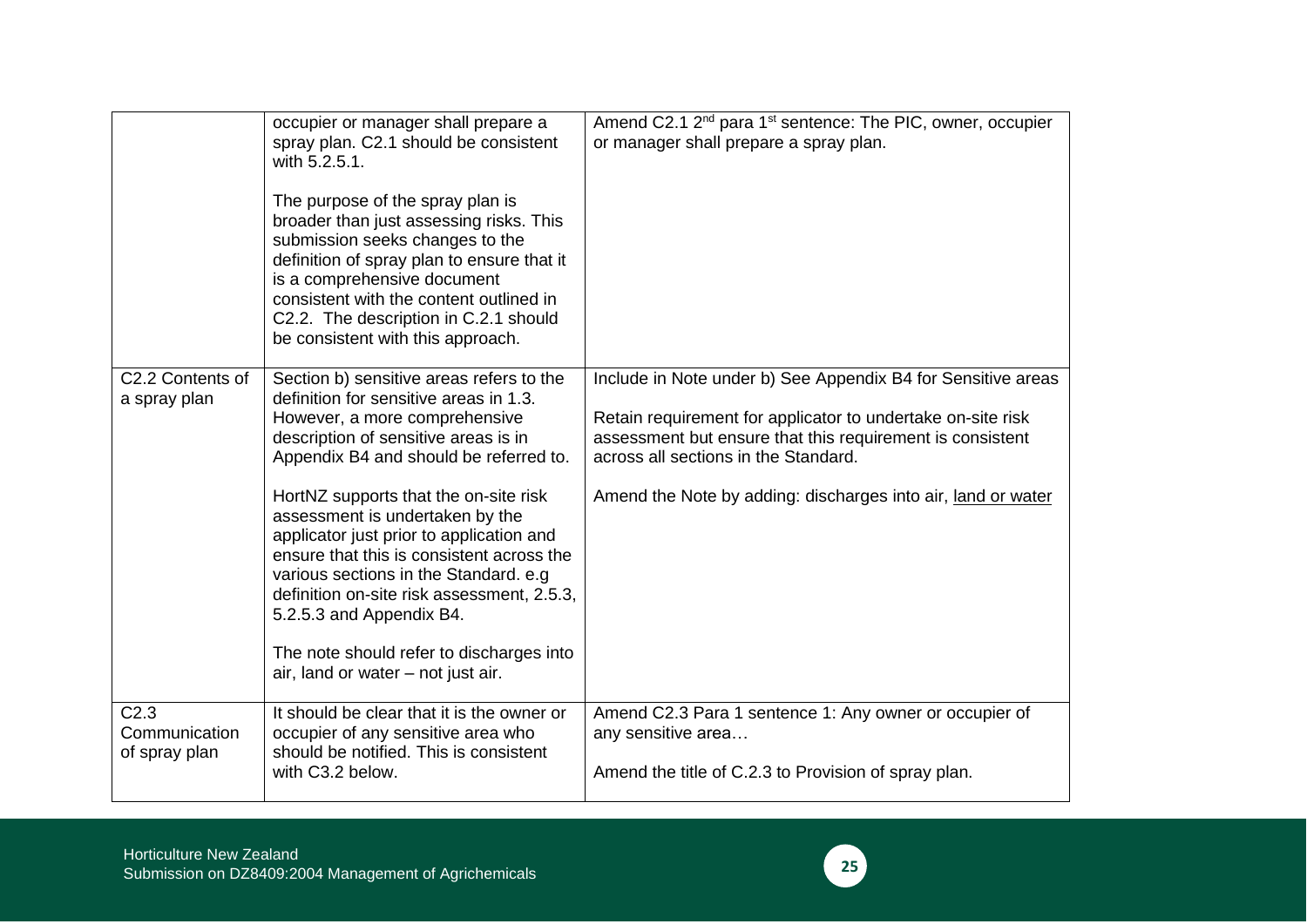| C3.1 Notification                                            | The spray plan is to be provided so the<br>section may be better titled: Provision of<br>spray plan.<br>It should be clear that notification is the                                                                                                                                                                                                                                                                                                                                                                                                                                                                                                                                                                         | Amend C.3.1 1 <sup>st</sup> para:                                                                                                                                                                                            |
|--------------------------------------------------------------|-----------------------------------------------------------------------------------------------------------------------------------------------------------------------------------------------------------------------------------------------------------------------------------------------------------------------------------------------------------------------------------------------------------------------------------------------------------------------------------------------------------------------------------------------------------------------------------------------------------------------------------------------------------------------------------------------------------------------------|------------------------------------------------------------------------------------------------------------------------------------------------------------------------------------------------------------------------------|
| - General                                                    | action taken prior to an application as<br>opposed to the annual spray plan.                                                                                                                                                                                                                                                                                                                                                                                                                                                                                                                                                                                                                                                | Notification of the intention to spray is undertaken prior to a<br>specific application and is intended to inform people who<br>could be affected. This provides them an opportunity to take<br>action                       |
| C3.2 Application<br>on private<br>property                   | The provision includes specific<br>distances and timeframes for<br>undertaking notification. The distances<br>and timings are similar to some regional<br>council plans and are generally seen as<br>practical and reasonable for all parties.<br>Councils may choose to have different<br>distances and timings in a plan if they<br>consider the specifications are not<br>appropriate.<br>Clause c) provides that notification be<br>given verbally or in writing and has a<br>note that says writing includes<br>electronic means such as text or email.<br>It would be better that the contents of<br>the Note are in the provision.<br>All applicators should ensure that<br>appropriate notification has been given. | Amend C3.2 c) Notification may be given verbally or in<br>writing, including by electronic means such as text or email.<br>Delete Note.<br>Add d) Applicators should ensure that appropriate notification<br>has been given. |
| C3.4 Application<br>in public places<br>and amenity<br>areas | This submission seeks changes to the<br>definition of amenity areas to ensure<br>that notification requirements are clear,<br>certain and reasonable. Amenity areas                                                                                                                                                                                                                                                                                                                                                                                                                                                                                                                                                         | Amend the definition of amenity areas as sought in this<br>submission.                                                                                                                                                       |

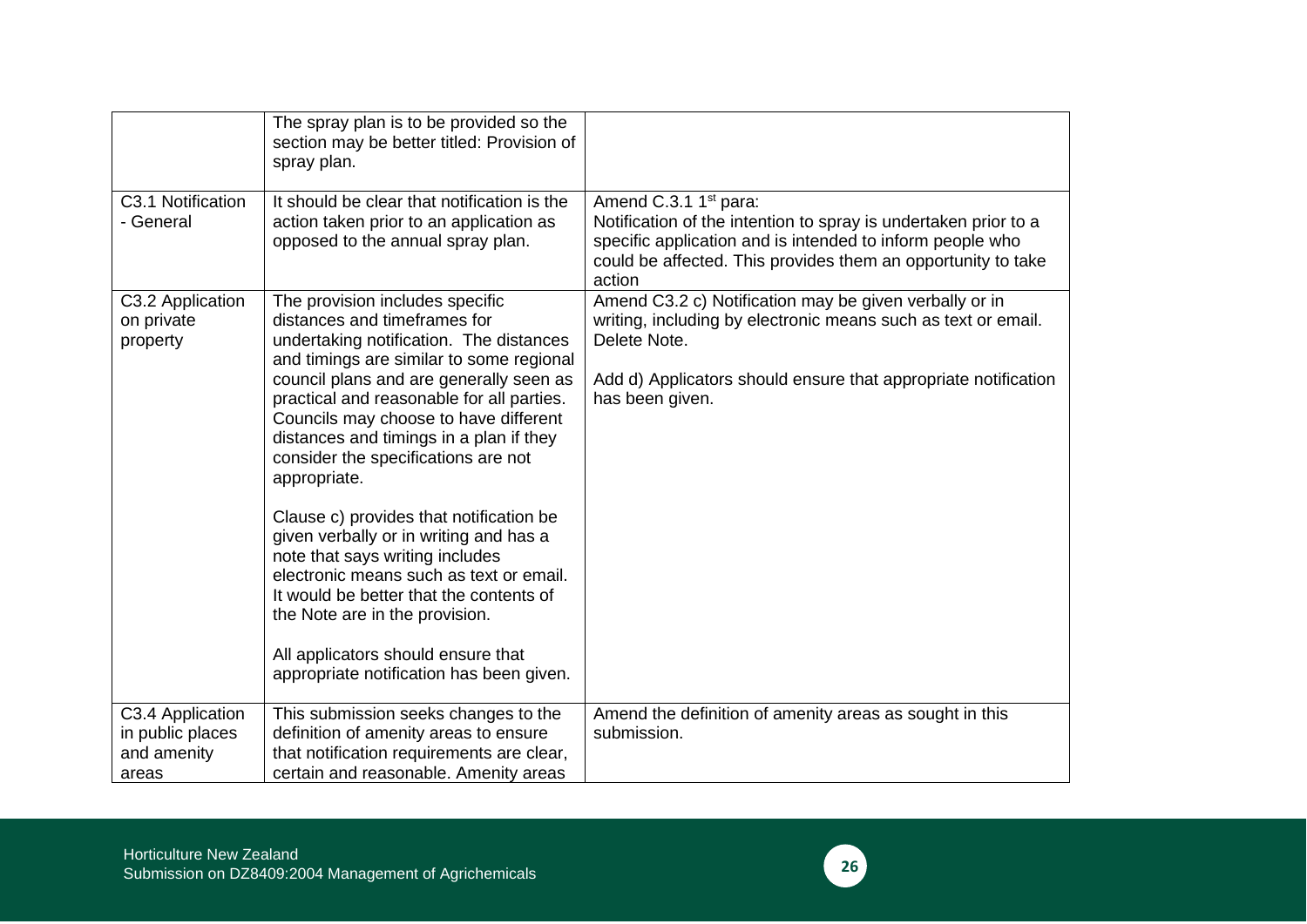|                                                    | should be linked to areas where the<br>public have access.                                                                                                                                  |                                                                                                                                                                                       |
|----------------------------------------------------|---------------------------------------------------------------------------------------------------------------------------------------------------------------------------------------------|---------------------------------------------------------------------------------------------------------------------------------------------------------------------------------------|
| C4.2 Signage<br>application on<br>private property | Para 3 requires that signs should<br>remain in place for a period equivalent<br>to the REI. The signs may actually be<br>left out longer so the words 'at least'<br>would provide for this. | Amend Para 3: Signs should be in pace during agrichemical<br>application and should remain in place, at least, for a period<br>equivalent to the REI for the agrichemical being used. |

## **Appendix D - Agrichemical selection**

| <b>Provision</b>                         | <b>Comment</b>                                                                                                                                                                                                                                | <b>Change sought</b>                                                                                                                                                                                                                                                                                                                                                                         |
|------------------------------------------|-----------------------------------------------------------------------------------------------------------------------------------------------------------------------------------------------------------------------------------------------|----------------------------------------------------------------------------------------------------------------------------------------------------------------------------------------------------------------------------------------------------------------------------------------------------------------------------------------------------------------------------------------------|
| D <sub>2</sub> .1 and D <sub>2</sub> .2. | The term GAP is used in these sections<br>only. The intended meaning is already<br>described in these sections. It is<br>appropriate that the definition be<br>deleted as it is not used in relation to<br>any other section in the Standard. | D2.1 Label claims for any agrichemical used on food-producing<br>crops and animals require an assessment of<br>the agrichemical's residues. This residue information is assessed in<br>relation to the good agricultural<br>practice (GAP) use of the agrichemical. Sections D2.1 and D2.2 set<br>out the meaning of GAP as it relates to residue management. In this<br>instance, GAP means |

## **Appendix F – Competency and training**

| <b>Provision</b>                              | <b>Comment</b>                                                                                                                         | <b>Change sought</b> |
|-----------------------------------------------|----------------------------------------------------------------------------------------------------------------------------------------|----------------------|
| F3 Training and<br>certification -<br>General | HortNZ supports specifying the<br>requirements for training course that<br>would meet the competency<br>requirements for the Standard. | Retain F3.1          |

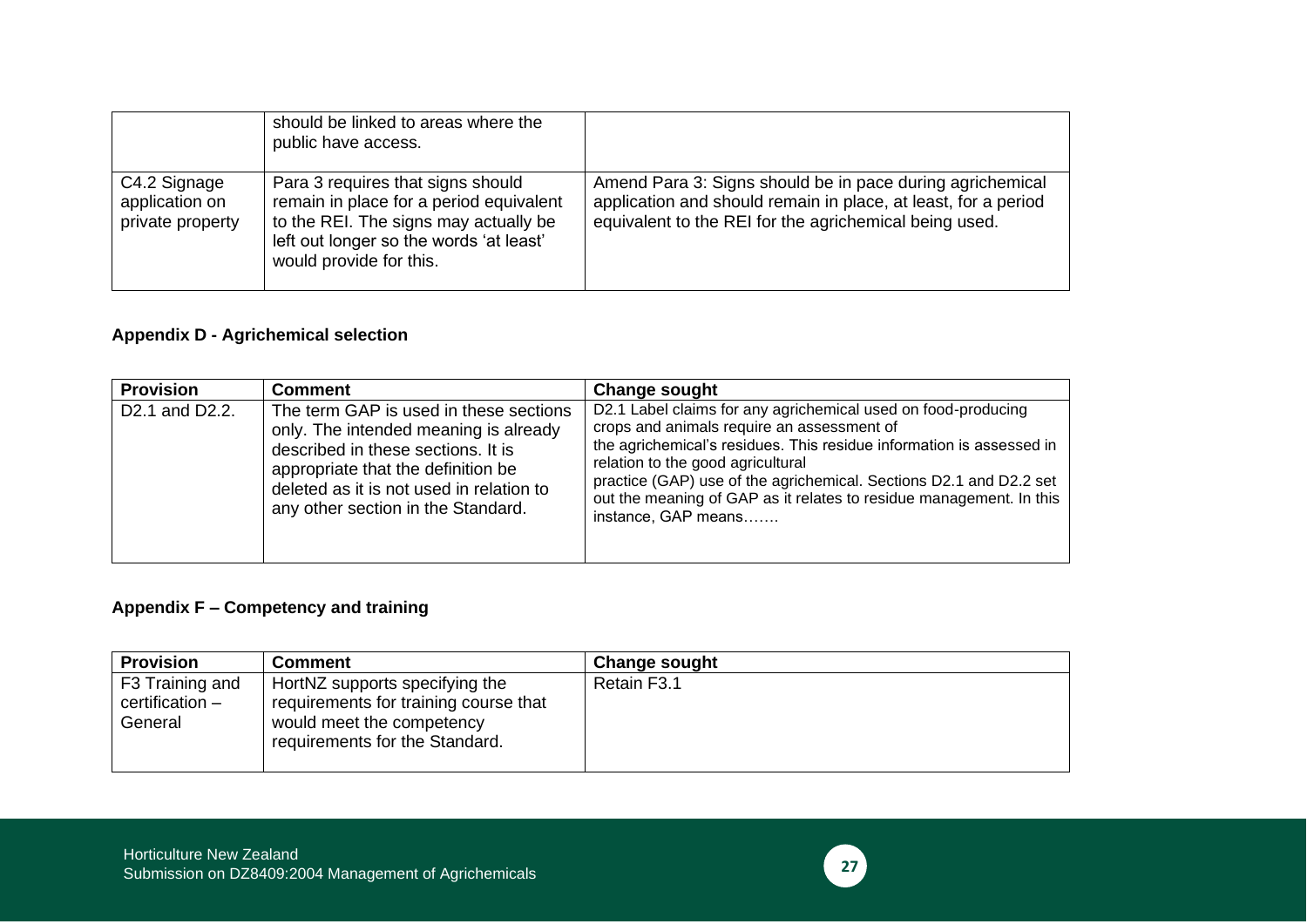## **Appendix H- Emergency Management**

| <b>Provision</b>           | <b>Comment</b>                               | <b>Change sought</b>                                            |
|----------------------------|----------------------------------------------|-----------------------------------------------------------------|
| Table H <sub>2</sub> Spill | HortNZ is concerned about the use of         | Amend column 2 to Low risk                                      |
| hazard guidance            | minor and major and how the table may        | Amend column 3 to Higher risk                                   |
|                            | be applied – will it be collectively for all |                                                                 |
|                            | factors or individually? The columns of      | Add a statement that no one factor in isolation would trigger a |
|                            | minor and major are essentially risk         | risk level but that at least four or more factors would         |
|                            | factors and an assessment would              | collectively contribute to a risk determination.                |
|                            | determine if the risk was minor or major.    |                                                                 |
|                            | While the table is only 'guidance there      |                                                                 |
|                            | are concerns about how the table may         |                                                                 |
|                            | be used and applied in different             |                                                                 |
|                            | contexts $-$ e.g. regional and district      |                                                                 |
|                            | plans. Therefore, caution needs to be        |                                                                 |
|                            | taken in this regard.                        |                                                                 |

## **Appendix J General storage requirements**

| <b>Provision</b>                | <b>Comment</b>                                                                                                                                                                                                                                                                                                               | <b>Change sought</b>                                                                                                                                                                                                                                                                                                             |
|---------------------------------|------------------------------------------------------------------------------------------------------------------------------------------------------------------------------------------------------------------------------------------------------------------------------------------------------------------------------|----------------------------------------------------------------------------------------------------------------------------------------------------------------------------------------------------------------------------------------------------------------------------------------------------------------------------------|
| J2.1 Inventory                  | The Standard states that an SDS for<br>each product shall be included with the<br>inventory. It is our understanding that<br>the SDS should be readily available.                                                                                                                                                            | Amend J.2.1 2 <sup>nd</sup> Para: an SDS shall be readily available                                                                                                                                                                                                                                                              |
| J3.1 Location -<br><b>Users</b> | The Standard proposes including<br>specific setback distances for storage. It<br>is our understanding that these have<br>been derived from a compilation of<br>various regulatory requirements and<br>district plan provisions. However, the<br>requirement in c) of 15m from public<br>places, protected plans and areas of | Amend $J3.1 c & d$ :<br>(c) At least 15 m away from public places and protected<br>places, and areas of possible pollution risk. These include<br>dwellings, livestock buildings, packhouses, fodder, feeds,<br>erops;<br>(d) At least 20 m from any water body, well, or bore and other<br>environmentally sensitive areas; and |